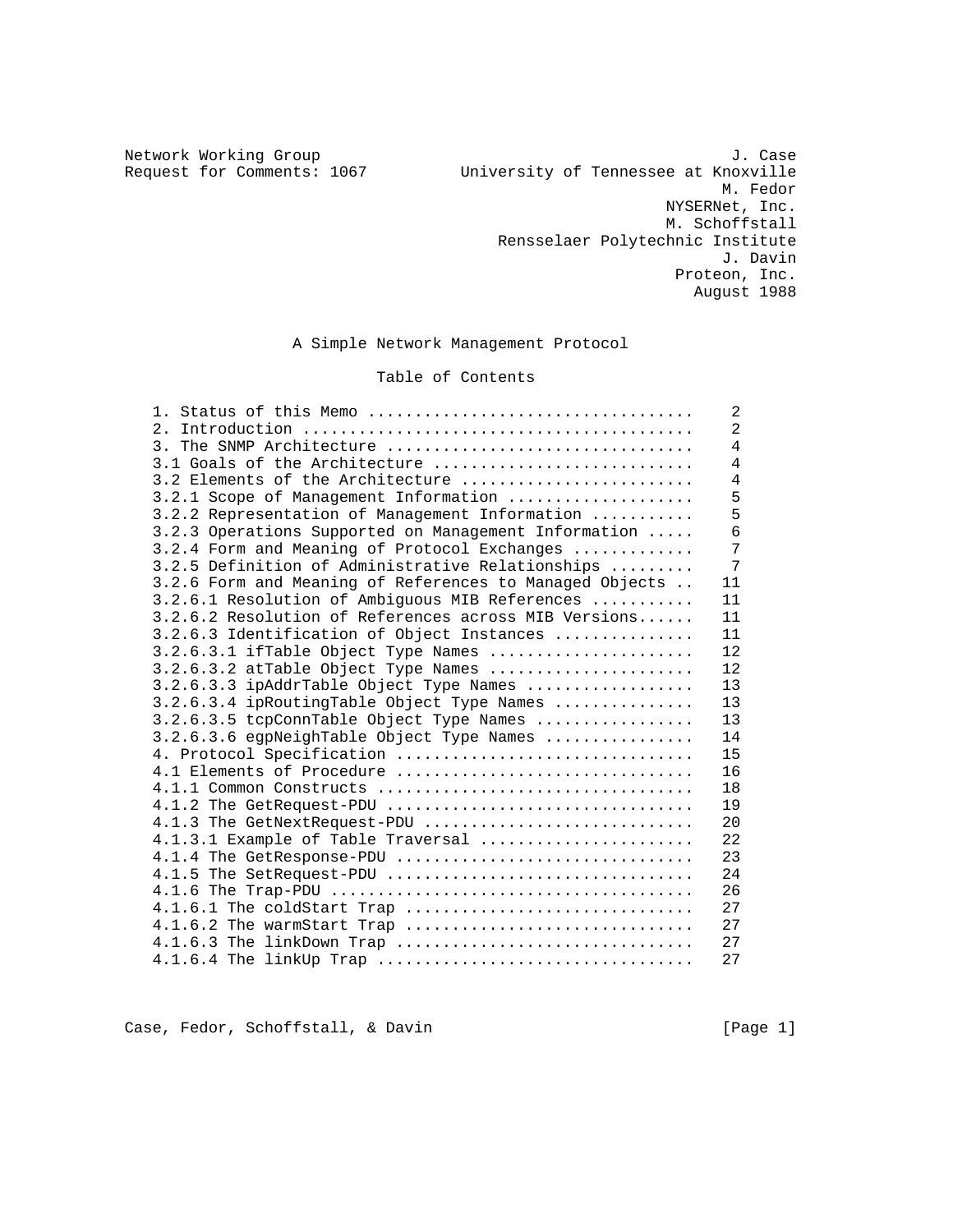| 4.1.6.5 The authenticationFailure Trap  27 |    |
|--------------------------------------------|----|
| 4.1.6.6 The egpNeighborLoss Trap  27       |    |
|                                            |    |
|                                            | 29 |
|                                            |    |
|                                            |    |

#### 1. Status of this Memo

 This memo defines a simple protocol by which management information for a network element may be inspected or altered by logically remote users. In particular, together with its companion memos which describe the structure of management information along with the initial management information base, these documents provide a simple, workable architecture and system for managing TCP/IP-based internets and in particular the Internet.

 This memo specifies a draft standard for the Internet community. TCP/IP implementations in the Internet which are network manageable are expected to adopt and implement this specification.

Distribution of this memo is unlimited.

2. Introduction

 As reported in RFC 1052, IAB Recommendations for the Development of Internet Network Management Standards [1], the Internet Activities Board has directed the Internet Engineering Task Force (IETF) to create two new working groups in the area of network management. One group is charged with the further specification and definition of elements to be included in the Management Information Base (MIB). The other is charged with defining the modifications to the Simple Network Management Protocol (SNMP) to accommodate the short-term needs of the network vendor and operations communities, and to align with the output of the MIB working group.

 The MIB working group has produced two memos, one which defines a Structure for Management Information (SMI) [2] for use by the managed objects contained in the MIB. A second memo [3] defines the list of managed objects.

 The output of the SNMP Extensions working group is this memo, which incorporates changes to the initial SNMP definition [4] required to attain alignment with the output of the MIB working group. The changes should be minimal in order to be consistent with the IAB's directive that the working groups be "extremely sensitive to the need to keep the SNMP simple." Although considerable care and debate has gone into the changes to the SNMP which are reflected in this memo,

Case, Fedor, Schoffstall, & Davin (Page 2)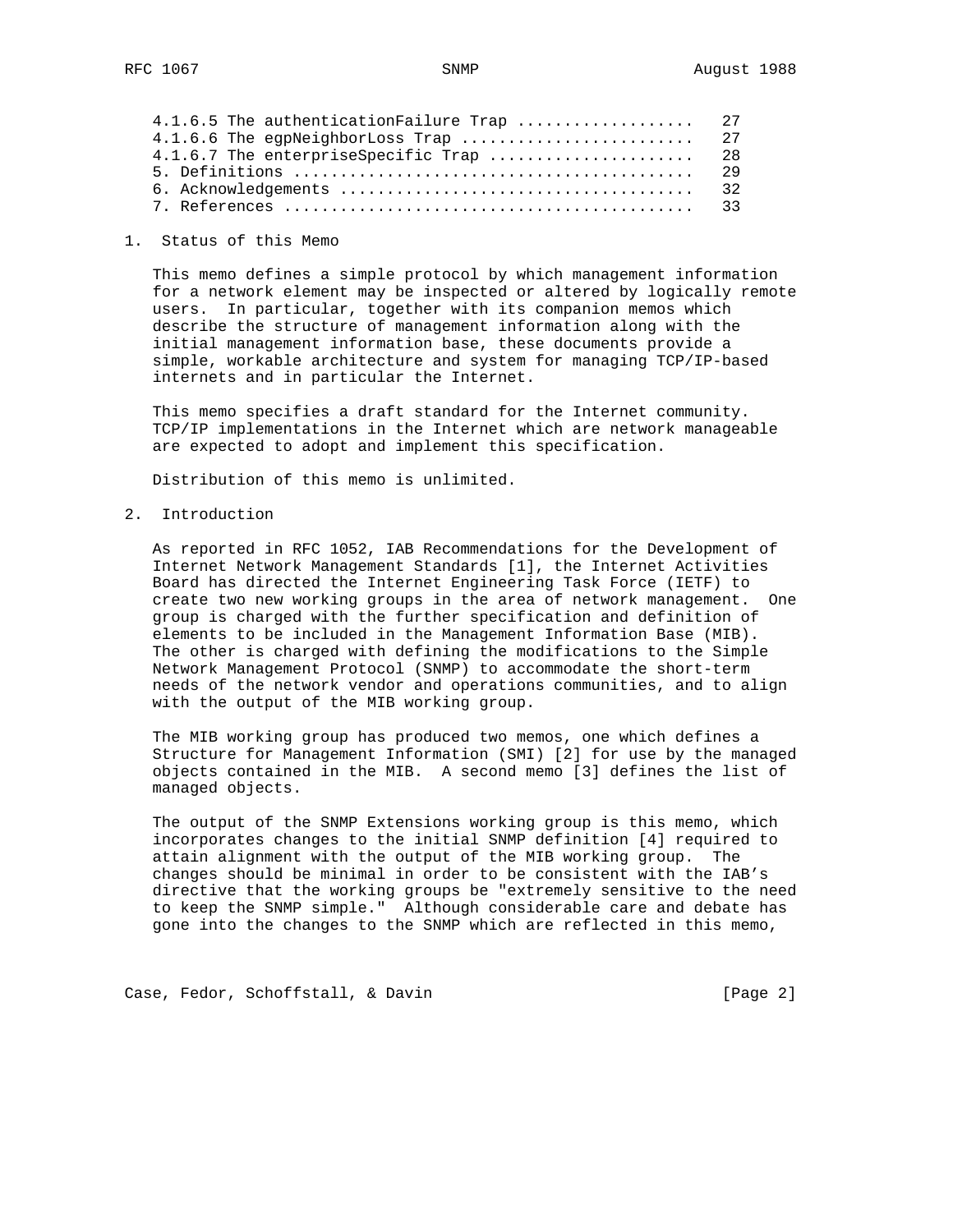the resulting protocol is not backwardly-compatible with its predecessor, the Simple Gateway Monitoring Protocol (SGMP) [5]. Although the syntax of the protocol has been altered, the original philosophy, design decisions, and architecture remain intact. In order to avoid confusion, new UDP ports have been allocated for use by the protocol described in this memo.

Case, Fedor, Schoffstall, & Davin (Page 3)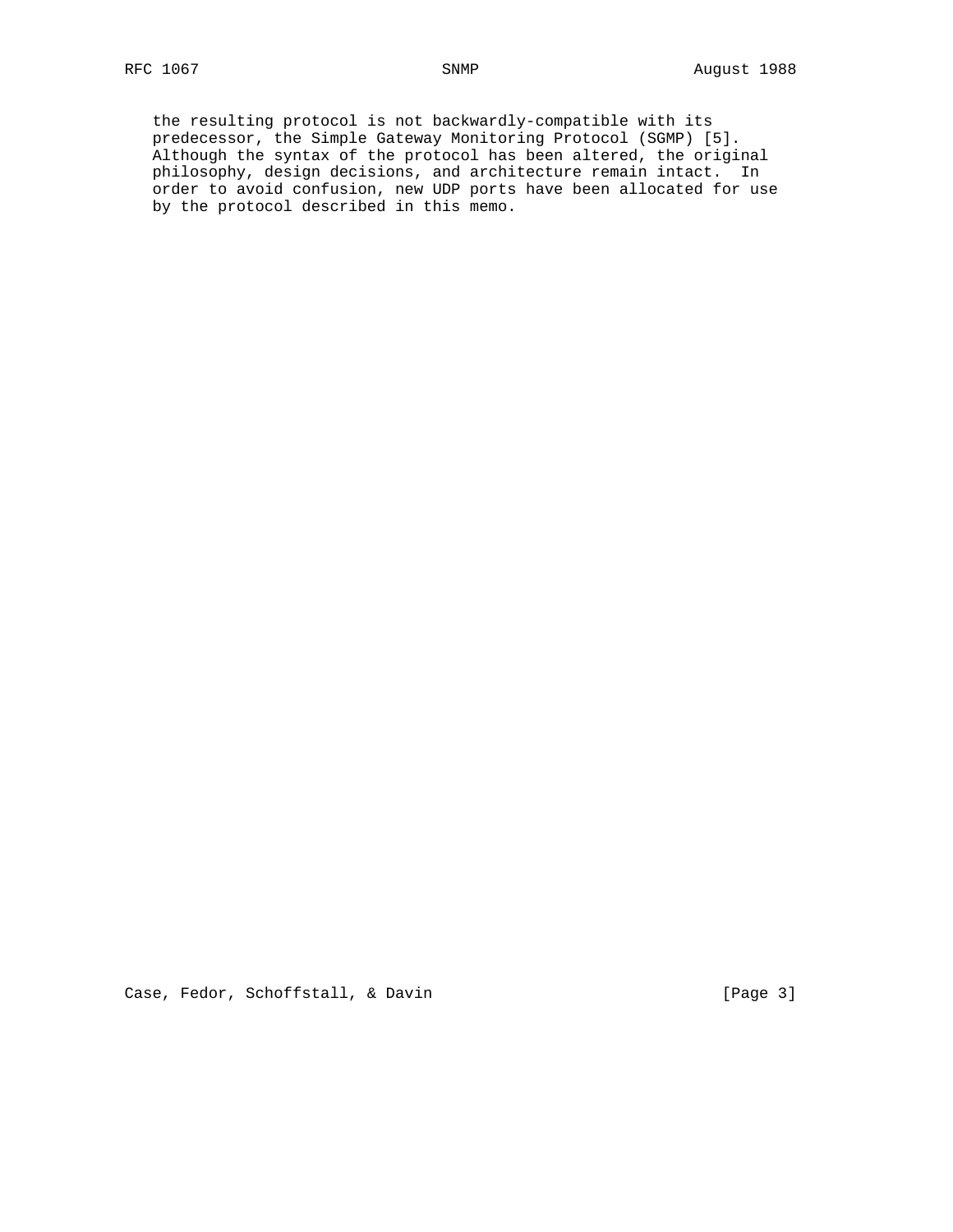# 3. The SNMP Architecture

 Implicit in the SNMP architectural model is a collection of network management stations and network elements. Network management stations execute management applications which monitor and control network elements. Network elements are devices such as hosts, gateways, terminal servers, and the like, which have management agents responsible for performing the network management functions requested by the network management stations. The Simple Network Management Protocol (SNMP) is used to communicate management information between the network management stations and the agents in the network elements.

## 3.1. Goals of the Architecture

 The SNMP explicitly minimizes the number and complexity of management functions realized by the management agent itself. This goal is attractive in at least four respects:

- (1) The development cost for management agent software necessary to support the protocol is accordingly reduced.
- (2) The degree of management function that is remotely supported is accordingly increased, thereby admitting fullest use of internet resources in the management task.
- (3) The degree of management function that is remotely supported is accordingly increased, thereby imposing the fewest possible restrictions on the form and sophistication of management tools.
- (4) Simplified sets of management functions are easily understood and used by developers of network management tools.

 A second goal of the protocol is that the functional paradigm for monitoring and control be sufficiently extensible to accommodate additional, possibly unanticipated aspects of network operation and management.

 A third goal is that the architecture be, as much as possible, independent of the architecture and mechanisms of particular hosts or particular gateways.

3.2. Elements of the Architecture

 The SNMP architecture articulates a solution to the network management problem in terms of:

Case, Fedor, Schoffstall, & Davin and Maria and Search (Page 4)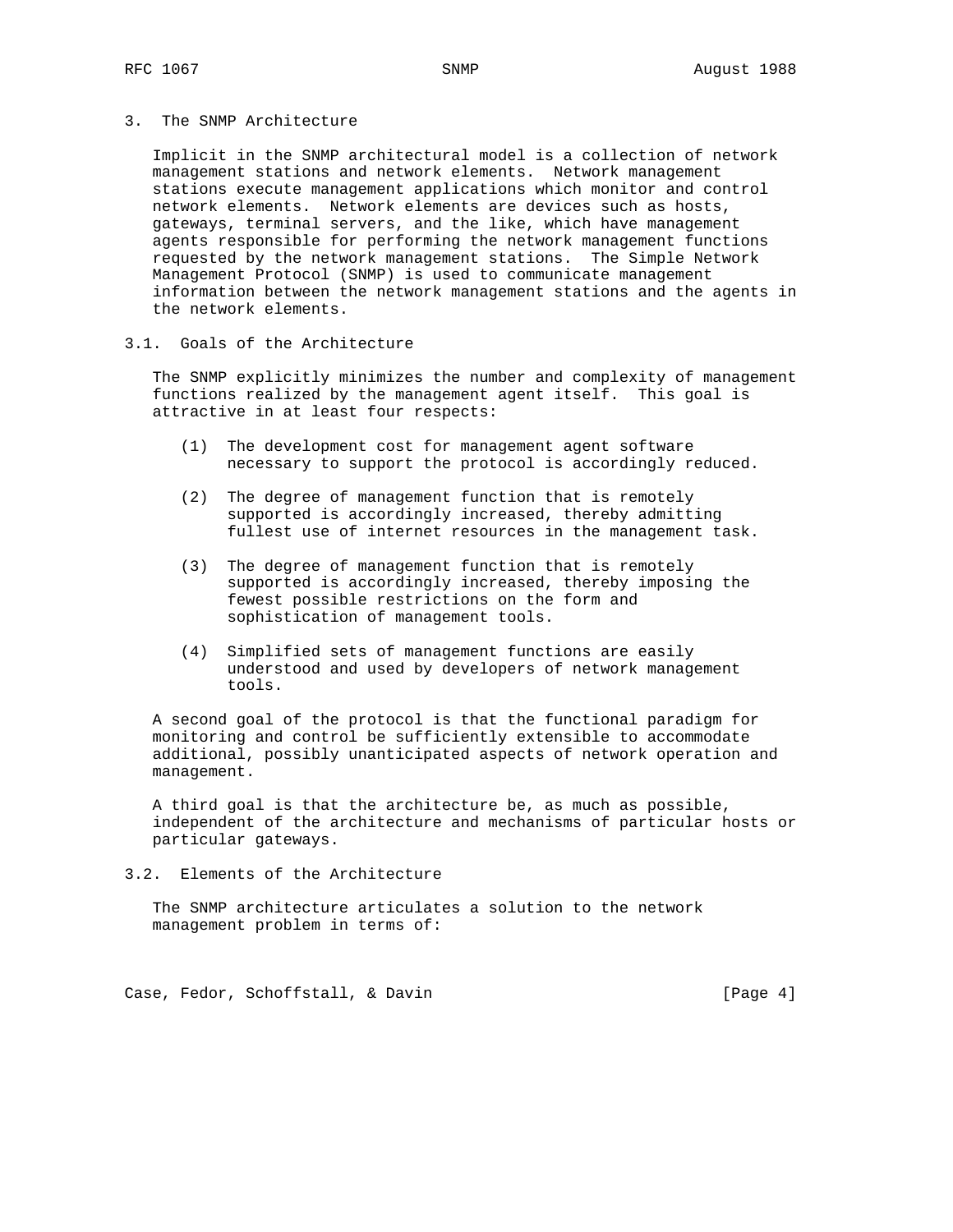- (1) the scope of the management information communicated by the protocol,
- (2) the representation of the management information communicated by the protocol,
- (3) operations on management information supported by the protocol,
- (4) the form and meaning of exchanges among management entities,
- (5) the definition of administrative relationships among management entities, and
- (6) the form and meaning of references to management information.
- 3.2.1. Scope of Management Information

 The scope of the management information communicated by operation of the SNMP is exactly that represented by instances of all non aggregate object types either defined in Internet-standard MIB or defined elsewhere according to the conventions set forth in Internet-standard SMI [2].

 Support for aggregate object types in the MIB is neither required for conformance with the SMI nor realized by the SNMP.

3.2.2. Representation of Management Information

 Management information communicated by operation of the SNMP is represented according to the subset of the ASN.1 language [6] that is specified for the definition of non-aggregate types in the SMI.

 The SGMP adopted the convention of using a well-defined subset of the ASN.1 language [6]. The SNMP continues and extends this tradition by utilizing a moderately more complex subset of ASN.1 for describing managed objects and for describing the protocol data units used for managing those objects. In addition, the desire to ease eventual transition to OSI-based network management protocols led to the definition in the ASN.1 language of an Internet-standard Structure of Management Information (SMI) [2] and Management Information Base (MIB) [3]. The use of the ASN.1 language, was, in part, encouraged by the successful use of ASN.1 in earlier efforts, in particular, the SGMP. The restrictions on the use of ASN.1 that are part of the SMI contribute to the simplicity espoused and validated by experience with the SGMP.

Case, Fedor, Schoffstall, & Davin (Page 5)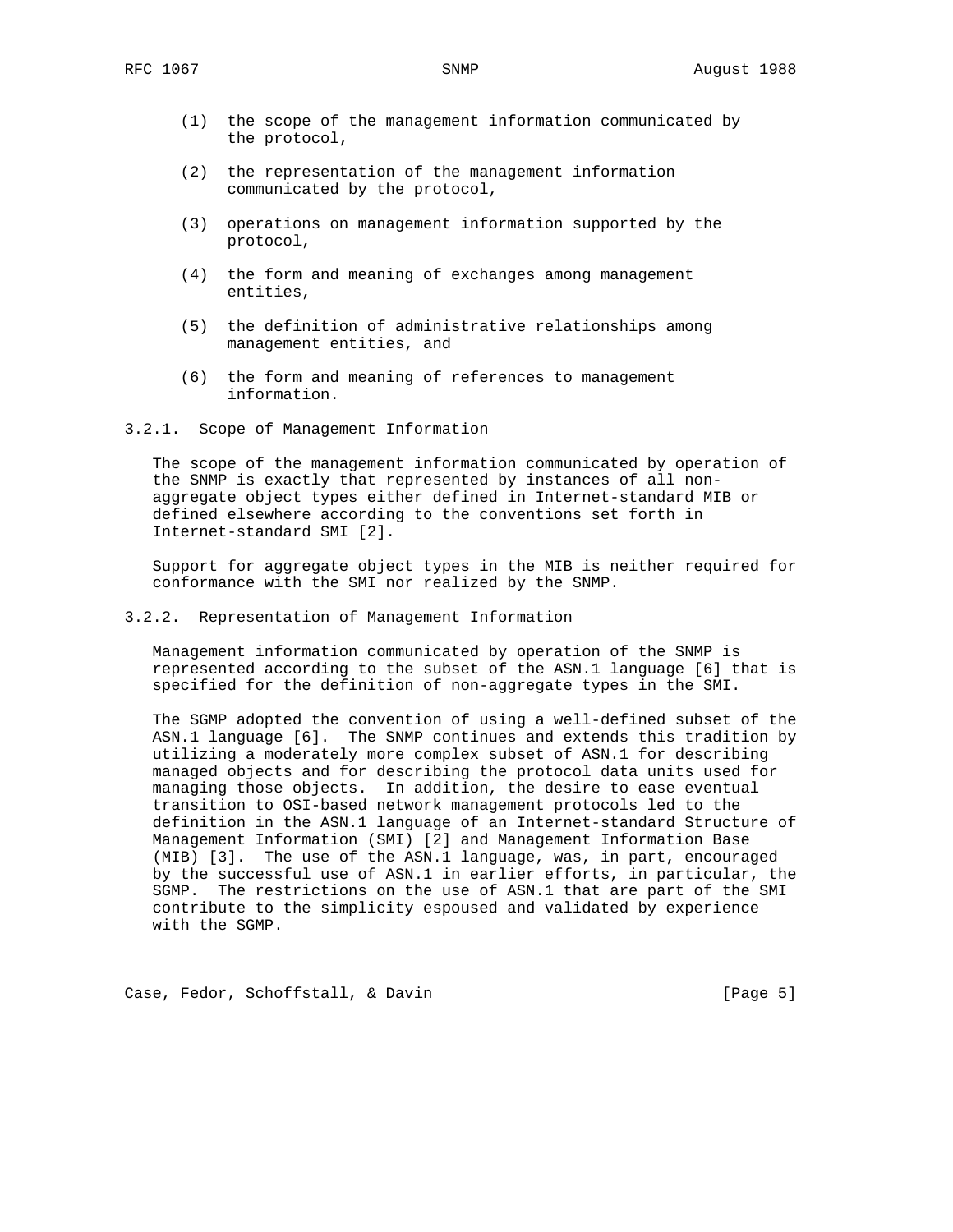Also for the sake of simplicity, the SNMP uses only a subset of the basic encoding rules of ASN.1 [7]. Namely, all encodings use the definite-length form. Further, whenever permissible, non-constructor encodings are used rather than constructor encodings. This restriction applies to all aspects of ASN.1 encoding, both for the top-level protocol data units and the data objects they contain.

# 3.2.3. Operations Supported on Management Information

 The SNMP models all management agent functions as alterations or inspections of variables. Thus, a protocol entity on a logically remote host (possibly the network element itself) interacts with the management agent resident on the network element in order to retrieve (get) or alter (set) variables. This strategy has at least two positive consequences:

- (1) It has the effect of limiting the number of essential management functions realized by the management agent to two: one operation to assign a value to a specified configuration or other parameter and another to retrieve such a value.
- (2) A second effect of this decision is to avoid introducing into the protocol definition support for imperative management commands: the number of such commands is in practice ever-increasing, and the semantics of such commands are in general arbitrarily complex.

 The strategy implicit in the SNMP is that the monitoring of network state at any significant level of detail is accomplished primarily by polling for appropriate information on the part of the monitoring center(s). A limited number of unsolicited messages (traps) guide the timing and focus of the polling. Limiting the number of unsolicited messages is consistent with the goal of simplicity and minimizing the amount of traffic generated by the network management function.

 The exclusion of imperative commands from the set of explicitly supported management functions is unlikely to preclude any desirable management agent operation. Currently, most commands are requests either to set the value of some parameter or to retrieve such a value, and the function of the few imperative commands currently supported is easily accommodated in an asynchronous mode by this management model. In this scheme, an imperative command might be realized as the setting of a parameter value that subsequently triggers the desired action. For example, rather than implementing a "reboot command," this action might be invoked by simply setting a parameter indicating the number of seconds until system reboot.

Case, Fedor, Schoffstall, & Davin (Page 6)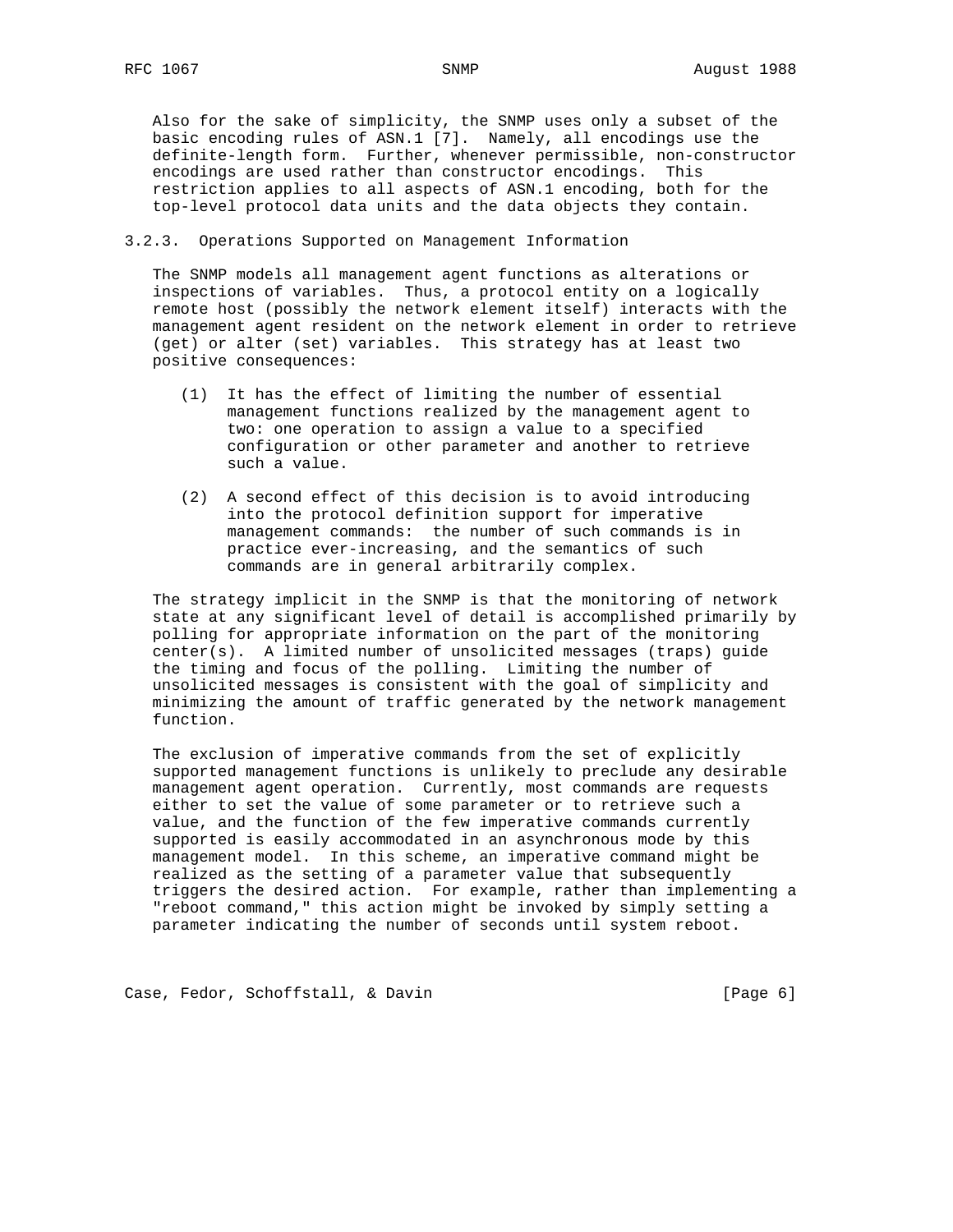### 3.2.4. Form and Meaning of Protocol Exchanges

 The communication of management information among management entities is realized in the SNMP through the exchange of protocol messages. The form and meaning of those messages is defined below in Section 4.

 Consistent with the goal of minimizing complexity of the management agent, the exchange of SNMP messages requires only an unreliable datagram service, and every message is entirely and independently represented by a single transport datagram. While this document specifies the exchange of messages via the UDP protocol [8], the mechanisms of the SNMP are generally suitable for use with a wide variety of transport services.

#### 3.2.5. Definition of Administrative Relationships

 The SNMP architecture admits a variety of administrative relationships among entities that participate in the protocol. The entities residing at management stations and network elements which communicate with one another using the SNMP are termed SNMP application entities. The peer processes which implement the SNMP, and thus support the SNMP application entities, are termed protocol entities.

 A pairing of an SNMP agent with some arbitrary set of SNMP application entities is called an SNMP community. Each SNMP community is named by a string of octets, that is called the community name for said community.

 An SNMP message originated by an SNMP application entity that in fact belongs to the SNMP community named by the community component of said message is called an authentic SNMP message. The set of rules by which an SNMP message is identified as an authentic SNMP message for a particular SNMP community is called an authentication scheme. An implementation of a function that identifies authentic SNMP messages according to one or more authentication schemes is called an authentication service.

 Clearly, effective management of administrative relationships among SNMP application entities requires authentication services that (by the use of encryption or other techniques) are able to identify authentic SNMP messages with a high degree of certainty. Some SNMP implementations may wish to support only a trivial authentication service that identifies all SNMP messages as authentic SNMP messages.

 For any network element, a subset of objects in the MIB that pertain to that element is called a SNMP MIB view. Note that the names of the object types represented in a SNMP MIB view need not belong to a

Case, Fedor, Schoffstall, & Davin (Page 7)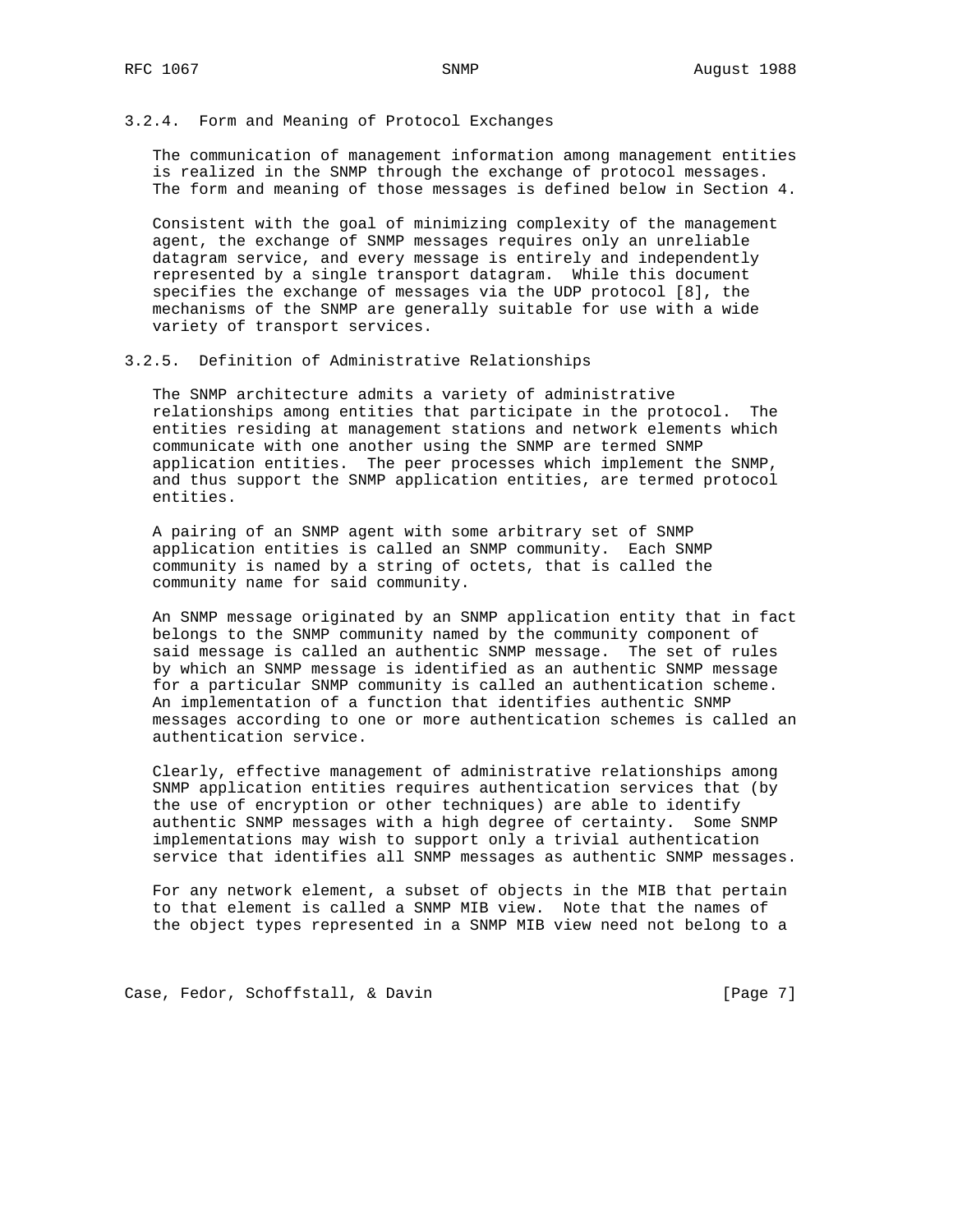single sub-tree of the object type name space.

 An element of the set { READ-ONLY, READ-WRITE } is called an SNMP access mode.

 A pairing of a SNMP access mode with a SNMP MIB view is called an SNMP community profile. A SNMP community profile represents specified access privileges to variables in a specified MIB view. For every variable in the MIB view in a given SNMP community profile, access to that variable is represented by the profile according to the following conventions:

- (1) if said variable is defined in the MIB with "Access:" of "none," it is unavailable as an operand for any operator;
- (2) if said variable is defined in the MIB with "Access:" of "read-write" or "write-only" and the access mode of the given profile is READ-WRITE, that variable is available as an operand for the get, set, and trap operations;
- (3) otherwise, the variable is available as an operand for the get and trap operations.
- (4) In those cases where a "write-only" variable is an operand used for the get or trap operations, the value given for the variable is implementation-specific.

 A pairing of a SNMP community with a SNMP community profile is called a SNMP access policy. An access policy represents a specified community profile afforded by the SNMP agent of a specified SNMP community to other members of that community. All administrative relationships among SNMP application entities are architecturally defined in terms of SNMP access policies.

 For every SNMP access policy, if the network element on which the SNMP agent for the specified SNMP community resides is not that to which the MIB view for the specified profile pertains, then that policy is called a SNMP proxy access policy. The SNMP agent associated with a proxy access policy is called a SNMP proxy agent. While careless definition of proxy access policies can result in management loops, prudent definition of proxy policies is useful in at least two ways:

 (1) It permits the monitoring and control of network elements which are otherwise not addressable using the management protocol and the transport protocol. That is, a proxy agent may provide a protocol conversion function allowing a management station to apply a consistent management

Case, Fedor, Schoffstall, & Davin (Page 8)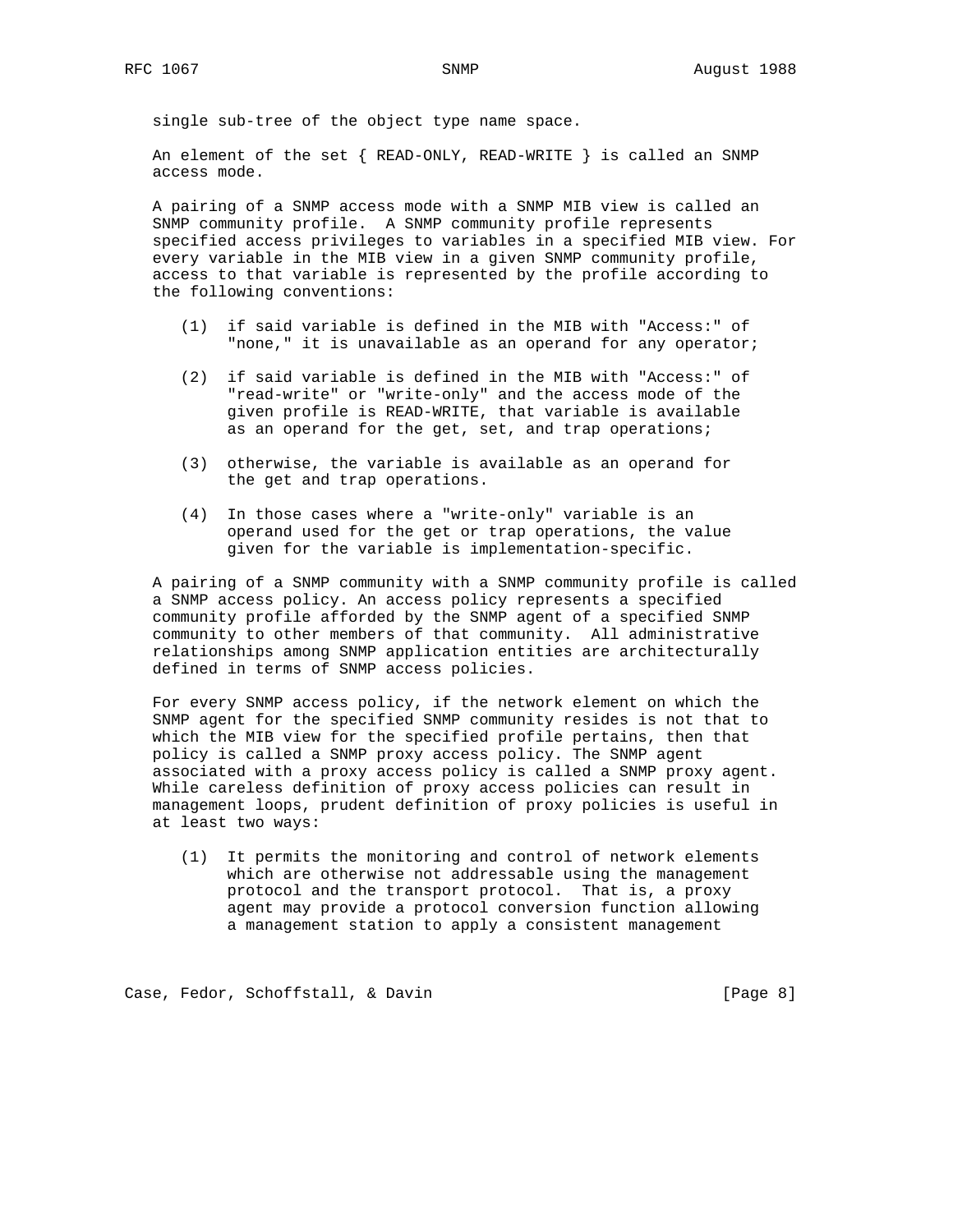framework to all network elements, including devices such as modems, multiplexors, and other devices which support different management frameworks.

 (2) It potentially shields network elements from elaborate access control policies. For example, a proxy agent may implement sophisticated access control whereby diverse subsets of variables within the MIB are made accessible to different management stations without increasing the complexity of the network element.

 By way of example, Figure 1 illustrates the relationship between management stations, proxy agents, and management agents. In this example, the proxy agent is envisioned to be a normal Internet Network Operations Center (INOC) of some administrative domain which has a standard managerial relationship with a set of management agents.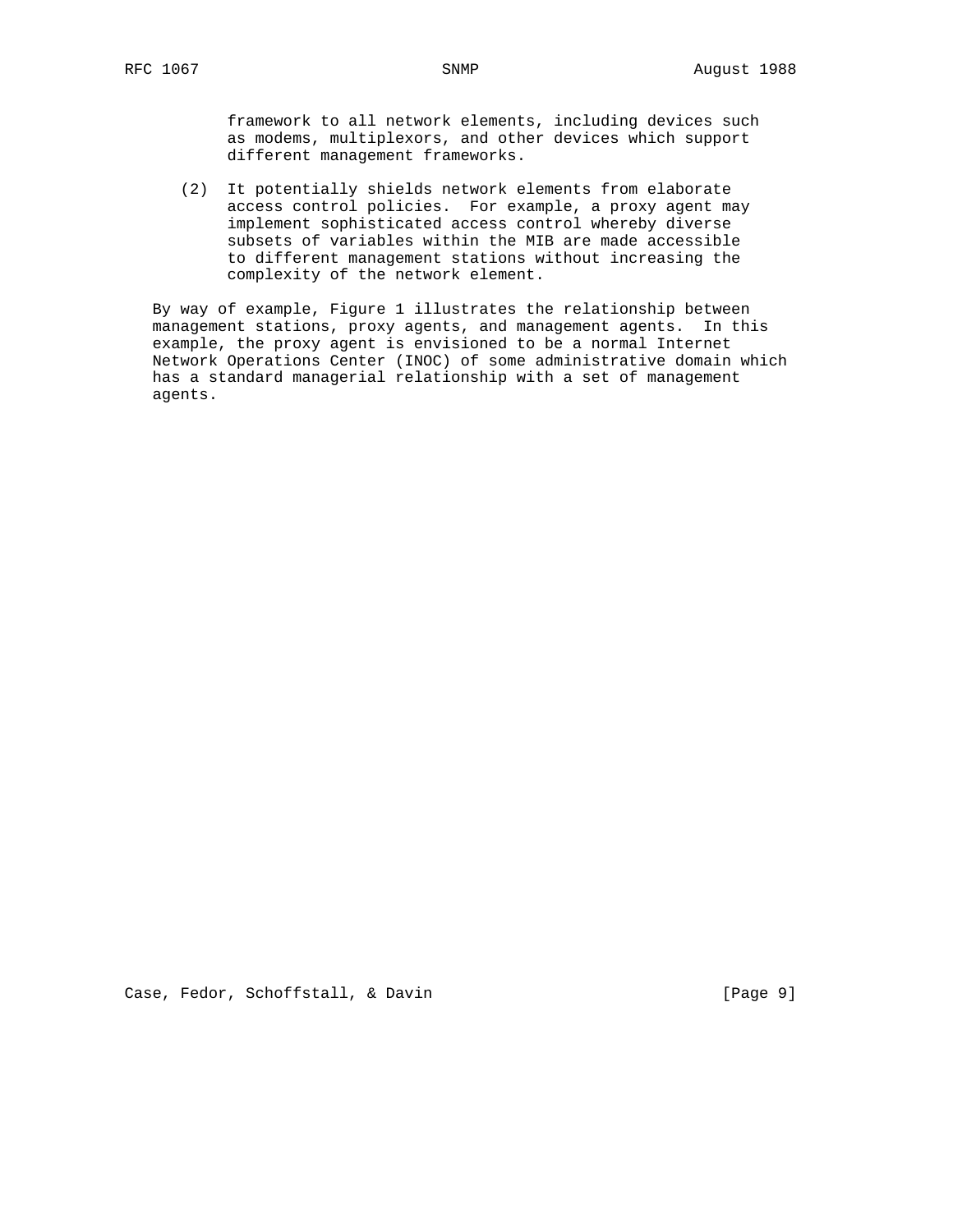

 Domain: the administrative domain of the element PCommunity: the name of a community utilizing a proxy agent DCommunity: the name of a direct community

> Figure 1 Example Network Management Configuration

Case, Fedor, Schoffstall, & Davin [Page 10]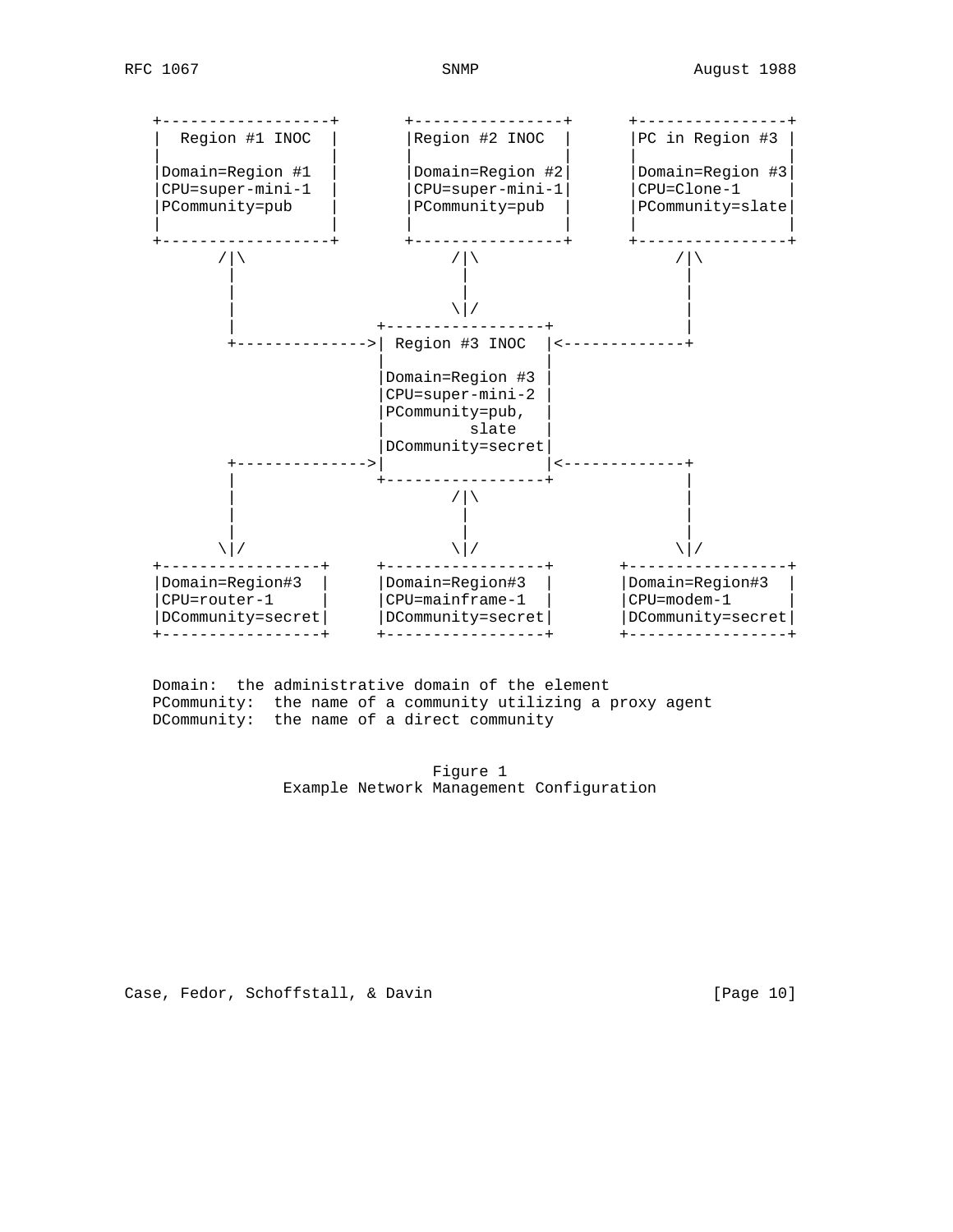3.2.6. Form and Meaning of References to Managed Objects

 The SMI requires that the definition of a conformant management protocol address:

- (1) the resolution of ambiguous MIB references,
- (2) the resolution of MIB references in the presence multiple MIB versions, and
- (3) the identification of particular instances of object types defined in the MIB.
- 3.2.6.1. Resolution of Ambiguous MIB References

 Because the scope of any SNMP operation is conceptually confined to objects relevant to a single network element, and because all SNMP references to MIB objects are (implicitly or explicitly) by unique variable names, there is no possibility that any SNMP reference to any object type defined in the MIB could resolve to multiple instances of that type.

3.2.6.2. Resolution of References across MIB Versions

 The object instance referred to by any SNMP operation is exactly that specified as part of the operation request or (in the case of a get next operation) its immediate successor in the MIB as a whole. In particular, a reference to an object as part of some version of the Internet-standard MIB does not resolve to any object that is not part of said version of the Internet-standard MIB, except in the case that the requested operation is get-next and the specified object name is lexicographically last among the names of all objects presented as part of said version of the Internet-Standard MIB.

3.2.6.3. Identification of Object Instances

 The names for all object types in the MIB are defined explicitly either in the Internet-standard MIB or in other documents which conform to the naming conventions of the SMI. The SMI requires that conformant management protocols define mechanisms for identifying individual instances of those object types for a particular network element.

 Each instance of any object type defined in the MIB is identified in SNMP operations by a unique name called its "variable name." In general, the name of an SNMP variable is an OBJECT IDENTIFIER of the form x.y, where x is the name of a non-aggregate object type defined in the MIB and y is an OBJECT IDENTIFIER fragment that, in a way

Case, Fedor, Schoffstall, & Davin [Page 11]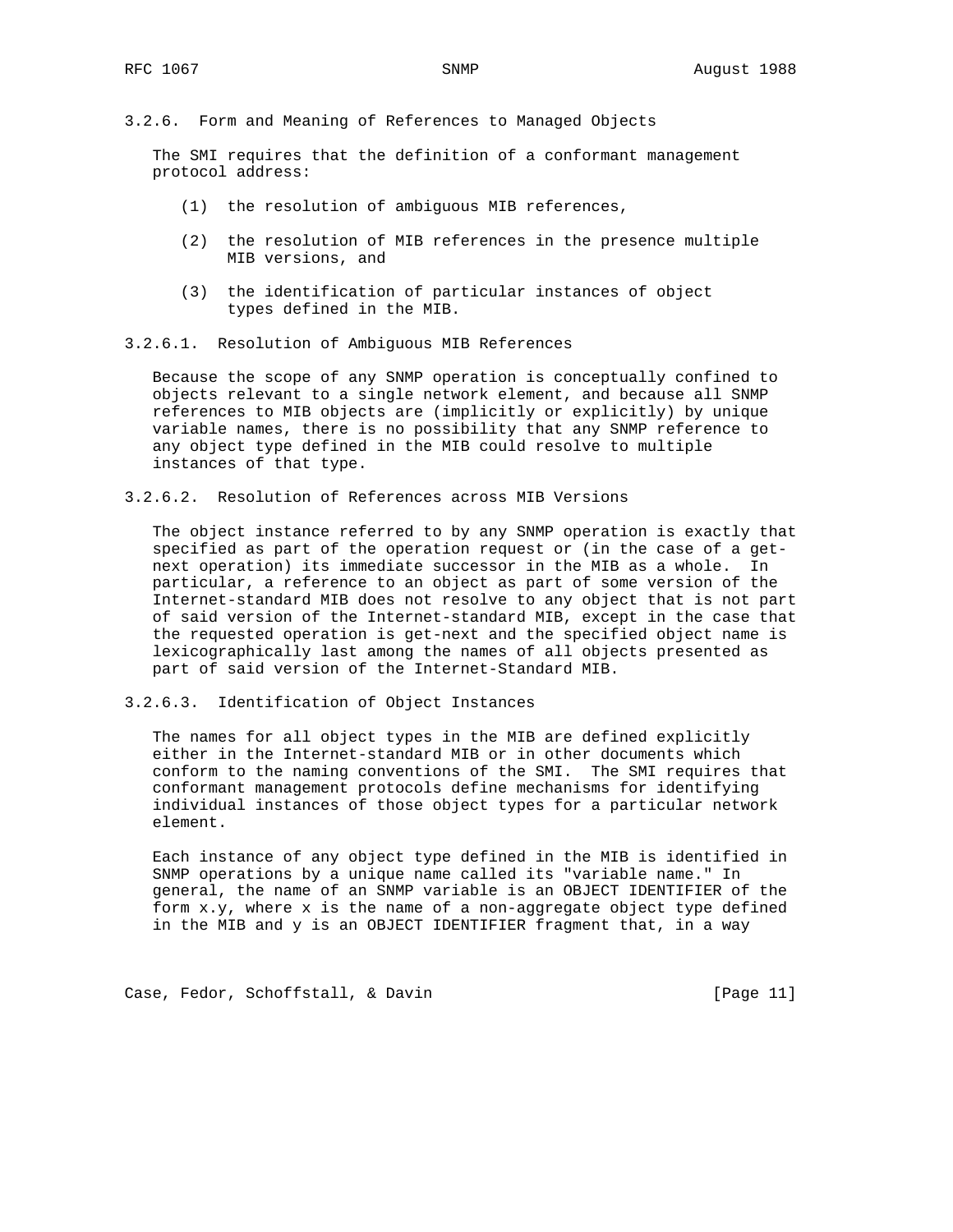specific to the named object type, identifies the desired instance.

 This naming strategy admits the fullest exploitation of the semantics of the GetNextRequest-PDU (see Section 4), because it assigns names for related variables so as to be contiguous in the lexicographical ordering of all variable names known in the MIB.

 The type-specific naming of object instances is defined below for a number of classes of object types. Instances of an object type to which none of the following naming conventions are applicable are named by OBJECT IDENTIFIERs of the form x.0, where x is the name of said object type in the MIB definition.

 For example, suppose one wanted to identify an instance of the variable sysDescr The object class for sysDescr is:

> iso org dod internet mgmt mib system sysDescr 1 3 6 1 2 1 1 1

 Hence, the object type, x, would be 1.3.6.1.2.1.1.1 to which is appended an instance sub-identifier of 0. That is, 1.3.6.1.2.1.1.1.0 identifies the one and only instance of sysDescr.

3.2.6.3.1. ifTable Object Type Names

 The name of a subnet interface, s, is the OBJECT IDENTIFIER value of the form i, where i has the value of that instance of the ifIndex object type associated with s.

 For each object type, t, for which the defined name, n, has a prefix of ifEntry, an instance, i, of t is named by an OBJECT IDENTIFIER of the form n.s, where s is the name of the subnet interface about which i represents information.

 For example, suppose one wanted to identify the instance of the variable ifType associated with interface 2. Accordingly, ifType.2 would identify the desired instance.

3.2.6.3.2. atTable Object Type Names

 The name of an AT-cached network address, x, is an OBJECT IDENTIFIER of the form 1.a.b.c.d, where a.b.c.d is the value (in the familiar "dot" notation) of the atNetAddress object type associated with x.

 The name of an address translation equivalence e is an OBJECT IDENTIFIER value of the form s.w, such that s is the value of that instance of the atIndex object type associated with e and such that w is the name of the AT-cached network address associated with e.

Case, Fedor, Schoffstall, & Davin [Page 12]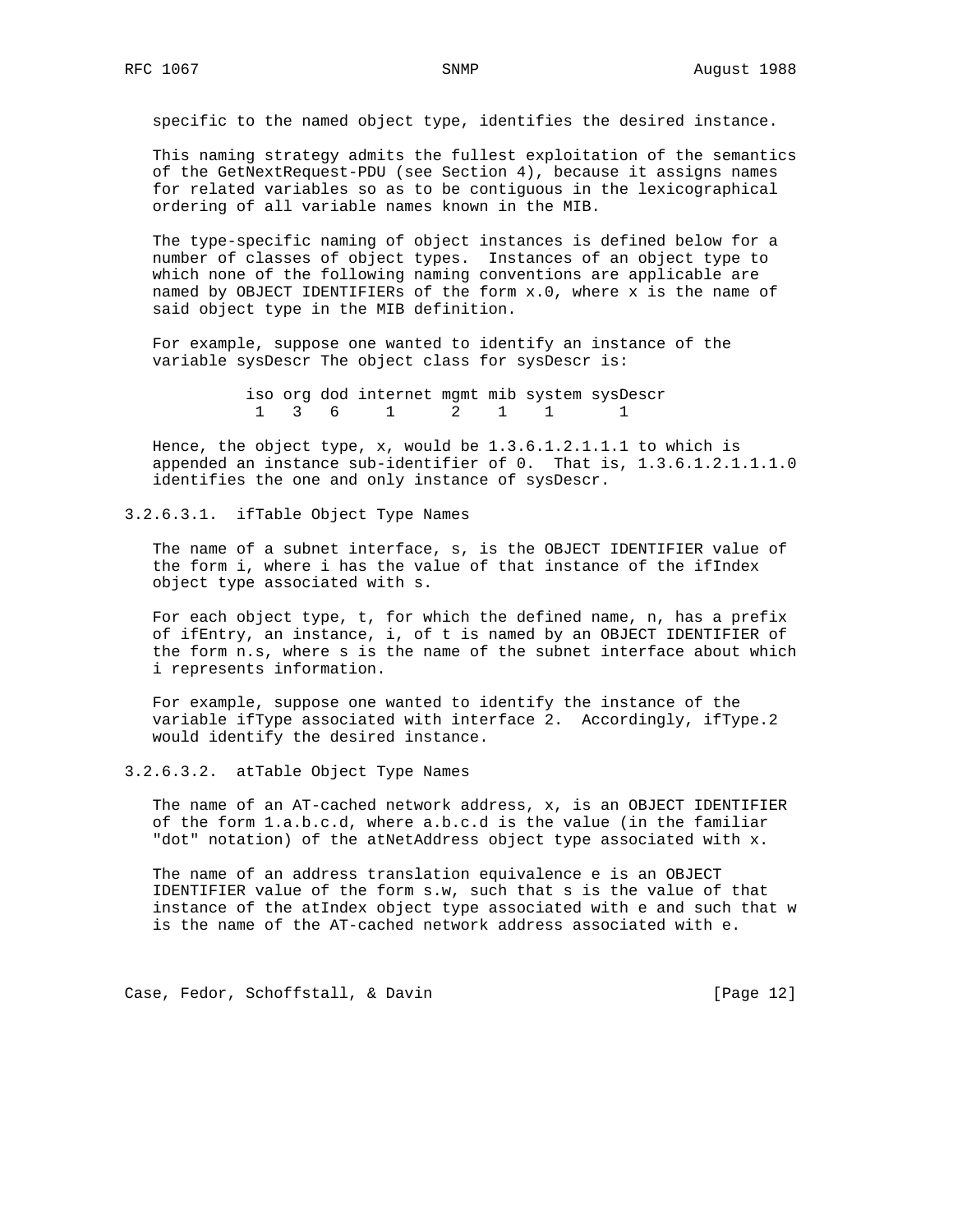For each object type, t, for which the defined name, n, has a prefix of atEntry, an instance, i, of t is named by an OBJECT IDENTIFIER of the form n.y, where y is the name of the address translation equivalence about which i represents information.

 For example, suppose one wanted to find the physical address of an entry in the address translation table (ARP cache) associated with an IP address of 89.1.1.42 and interface 3. Accordingly, atPhysAddress.3.1.89.1.1.42 would identify the desired instance.

## 3.2.6.3.3. ipAddrTable Object Type Names

 The name of an IP-addressable network element, x, is the OBJECT IDENTIFIER of the form a.b.c.d such that a.b.c.d is the value (in the familiar "dot" notation) of that instance of the ipAdEntAddr object type associated with x.

 For each object type, t, for which the defined name, n, has a prefix of ipAddrEntry, an instance, i, of t is named by an OBJECT IDENTIFIER of the form n.y, where y is the name of the IP-addressable network element about which i represents information.

 For example, suppose one wanted to find the network mask of an entry in the IP interface table associated with an IP address of 89.1.1.42. Accordingly, ipAdEntNetMask.89.1.1.42 would identify the desired instance.

### 3.2.6.3.4. ipRoutingTable Object Type Names

 The name of an IP route, x, is the OBJECT IDENTIFIER of the form a.b.c.d such that a.b.c.d is the value (in the familiar "dot" notation) of that instance of the ipRouteDest object type associated with x.

 For each object type, t, for which the defined name, n, has a prefix of ipRoutingEntry, an instance, i, of t is named by an OBJECT IDENTIFIER of the form  $n.y$ , where  $y$  is the name of the IP route about which i represents information.

 For example, suppose one wanted to find the next hop of an entry in the IP routing table associated with the destination of 89.1.1.42. Accordingly, ipRouteNextHop.89.1.1.42 would identify the desired instance.

3.2.6.3.5. tcpConnTable Object Type Names

 The name of a TCP connection, x, is the OBJECT IDENTIFIER of the form a.b.c.d.e.f.g.h.i.j such that a.b.c.d is the value (in the familiar

Case, Fedor, Schoffstall, & Davin [Page 13]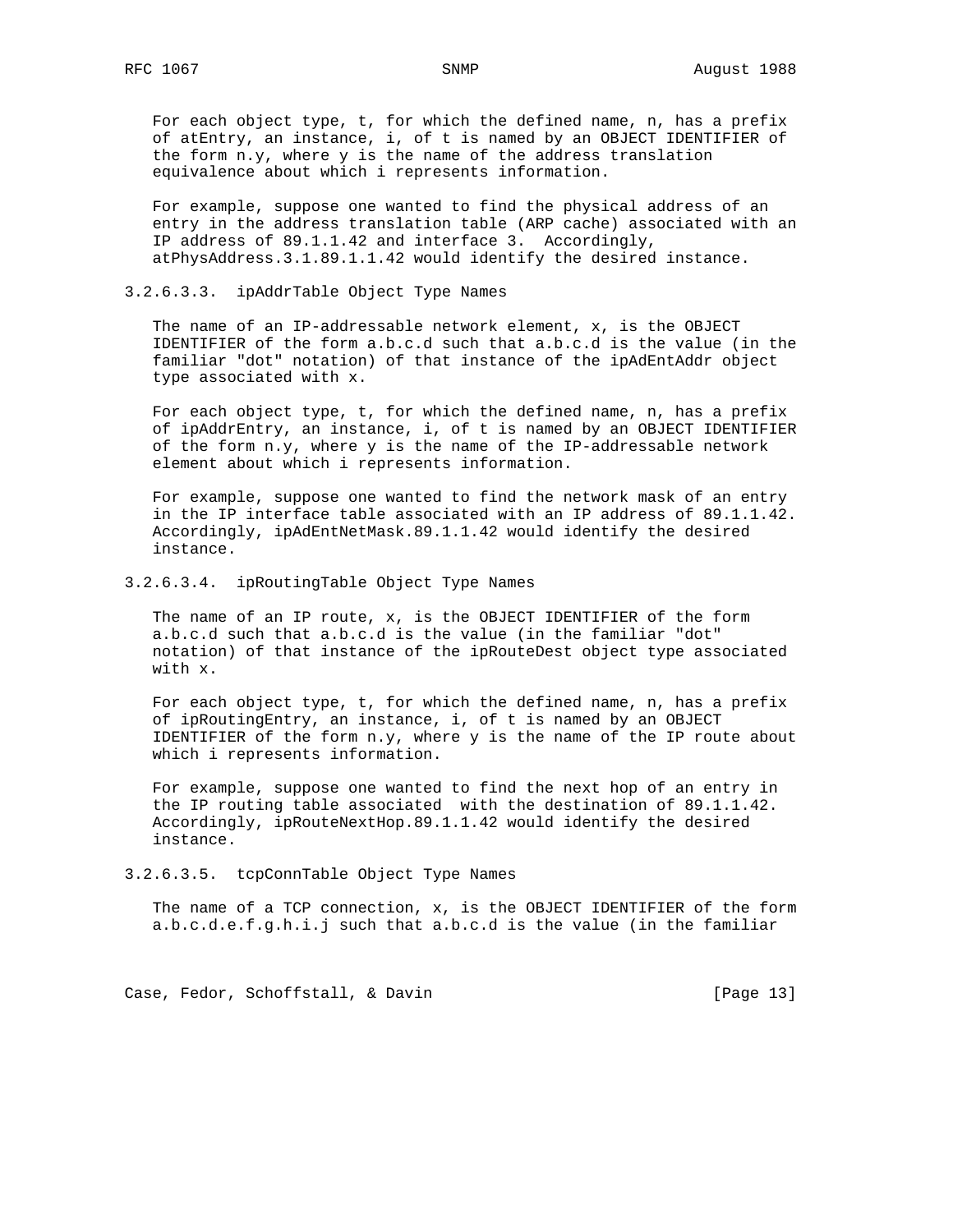"dot" notation) of that instance of the tcpConnLocalAddress object type associated with x and such that f.g.h.i is the value (in the familiar "dot" notation) of that instance of the tcpConnRemoteAddress object type associated with x and such that e is the value of that instance of the tcpConnLocalPort object type associated with x and such that j is the value of that instance of the tcpConnRemotePort object type associated with x.

 For each object type, t, for which the defined name, n, has a prefix of tcpConnEntry, an instance, i, of t is named by an OBJECT IDENTIFIER of the form  $n.y$ , where  $y$  is the name of the TCP connection about which i represents information.

 For example, suppose one wanted to find the state of a TCP connection between the local address of 89.1.1.42 on TCP port 21 and the remote address of 10.0.0.51 on TCP port 2059. Accordingly, tcpConnState.89.1.1.42.21.10.0.0.51.2059 would identify the desired instance.

3.2.6.3.6. egpNeighTable Object Type Names

 The name of an EGP neighbor, x, is the OBJECT IDENTIFIER of the form a.b.c.d such that a.b.c.d is the value (in the familiar "dot" notation) of that instance of the egpNeighAddr object type associated with x.

 For each object type, t, for which the defined name, n, has a prefix of egpNeighEntry, an instance, i, of t is named by an OBJECT IDENTIFIER of the form  $n.y$ , where  $y$  is the name of the EGP neighbor about which i represents information.

 For example, suppose one wanted to find the neighbor state for the IP address of 89.1.1.42. Accordingly, egpNeighState.89.1.1.42 would identify the desired instance.

Case, Fedor, Schoffstall, & Davin [Page 14]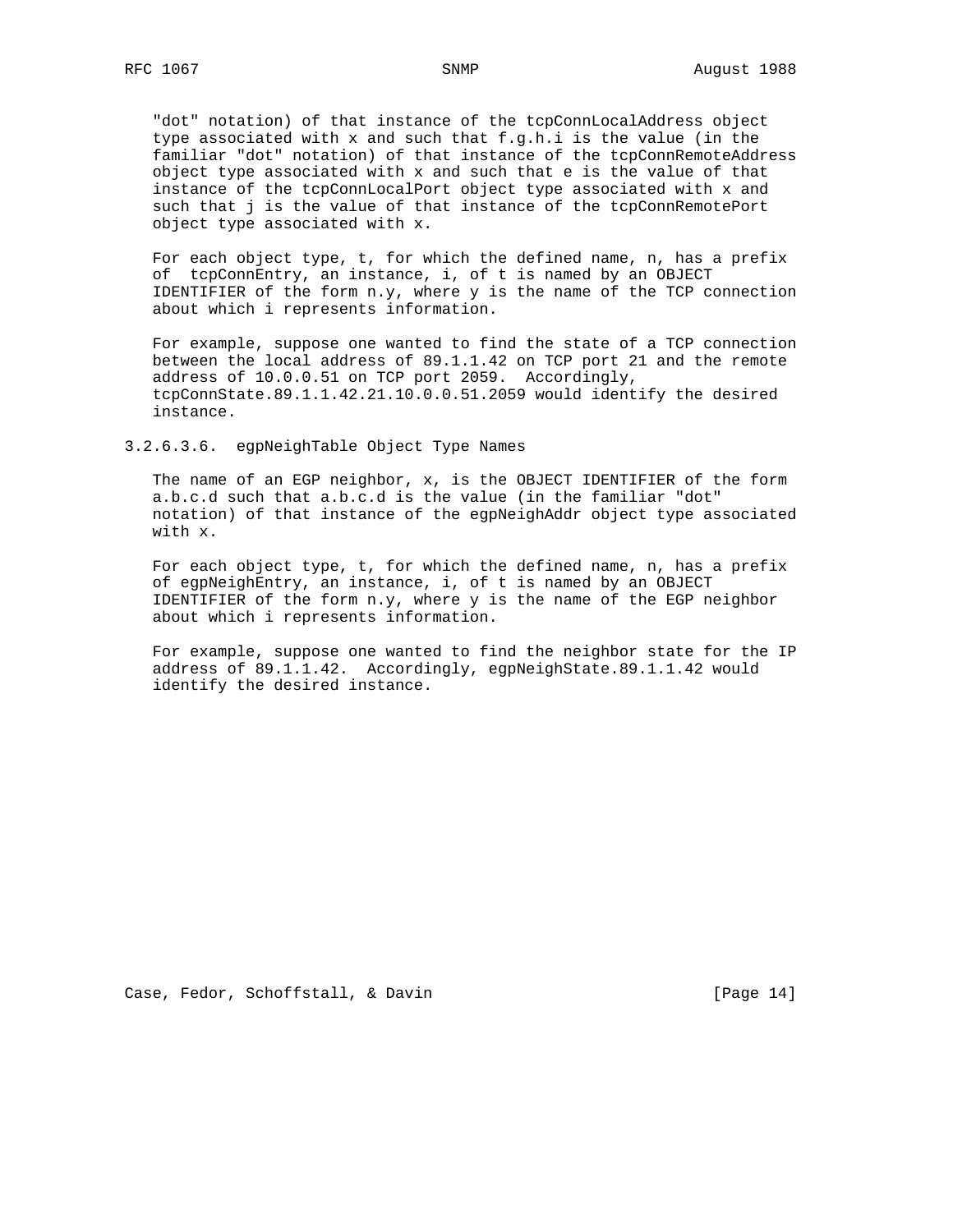# 4. Protocol Specification

 The network management protocol is an application protocol by which the variables of an agent's MIB may be inspected or altered.

 Communication among protocol entities is accomplished by the exchange of messages, each of which is entirely and independently represented within a single UDP datagram using the basic encoding rules of ASN.1 (as discussed in Section 3.2.2). A message consists of a version identifier, an SNMP community name, and a protocol data unit (PDU). A protocol entity receives messages at UDP port 161 on the host with which it is associated for all messages except for those which report traps (i.e., all messages except those which contain the Trap-PDU). Messages which report traps should be received on UDP port 162 for further processing. An implementation of this protocol need not accept messages whose length exceeds 484 octets. However, it is recommended that implementations support larger datagrams whenever feasible.

 It is mandatory that all implementations of the SNMP support the five PDUs: GetRequest-PDU, GetNextRequest-PDU, GetResponse-PDU, SetRequest-PDU, and Trap-PDU.

```
 RFC1067-SNMP DEFINITIONS ::= BEGIN
```
IMPORTS

 ObjectName, ObjectSyntax, NetworkAddress, IpAddress, TimeTicks FROM RFC1065-SMI;

-- top-level message

```
 Message ::=
               SEQUENCE {<br>version
                              -- version-1 for this RFC
                      INTEGER {
                        version-1(0)
\},
                   community -- community name
                      OCTET STRING,
                  data -- e.g., PDUs if trivial
               ANY -- authentication is being used }
 }
```
Case, Fedor, Schoffstall, & Davin [Page 15]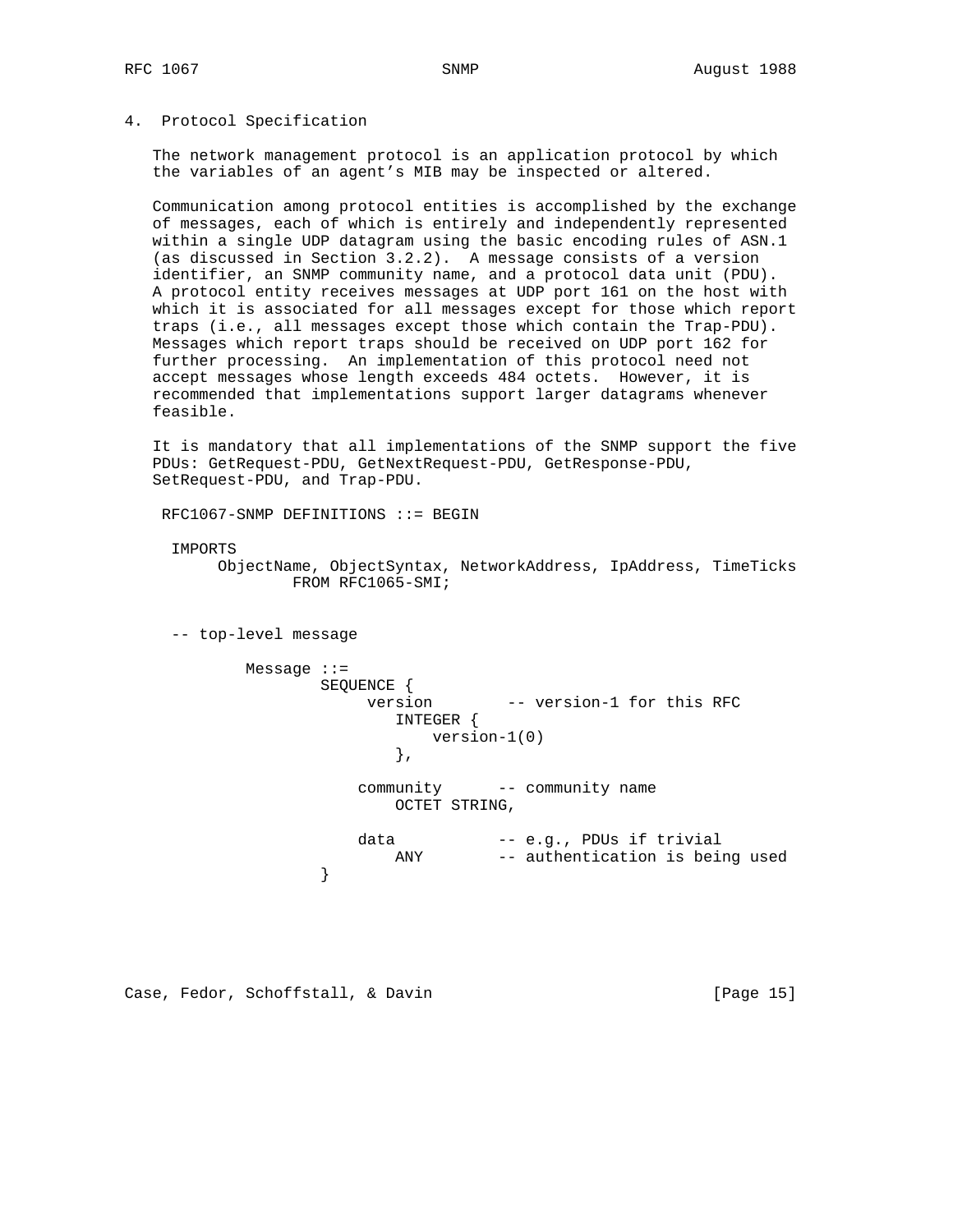```
 -- protocol data units
             PDUs ::=
                     CHOICE {
                         get-request
                             GetRequest-PDU,
                         get-next-request
                             GetNextRequest-PDU,
                         get-response
                             GetResponse-PDU,
                         set-request
                             SetRequest-PDU,
                         trap
                             Trap-PDU
 }
     -- the individual PDUs and commonly used
     -- data types will be defined later
```
END

# 4.1. Elements of Procedure

 This section describes the actions of a protocol entity implementing the SNMP. Note, however, that it is not intended to constrain the internal architecture of any conformant implementation.

 In the text that follows, the term transport address is used. In the case of the UDP, a transport address consists of an IP address along with a UDP port. Other transport services may be used to support the SNMP. In these cases, the definition of a transport address should be made accordingly.

 The top-level actions of a protocol entity which generates a message are as follows:

- (1) It first constructs the appropriate PDU, e.g., the GetRequest-PDU, as an ASN.1 object.
- (2) It then passes this ASN.1 object along with a community name its source transport address and the destination transport address, to the service which implements the desired authentication scheme. This authentication

Case, Fedor, Schoffstall, & Davin (Page 16)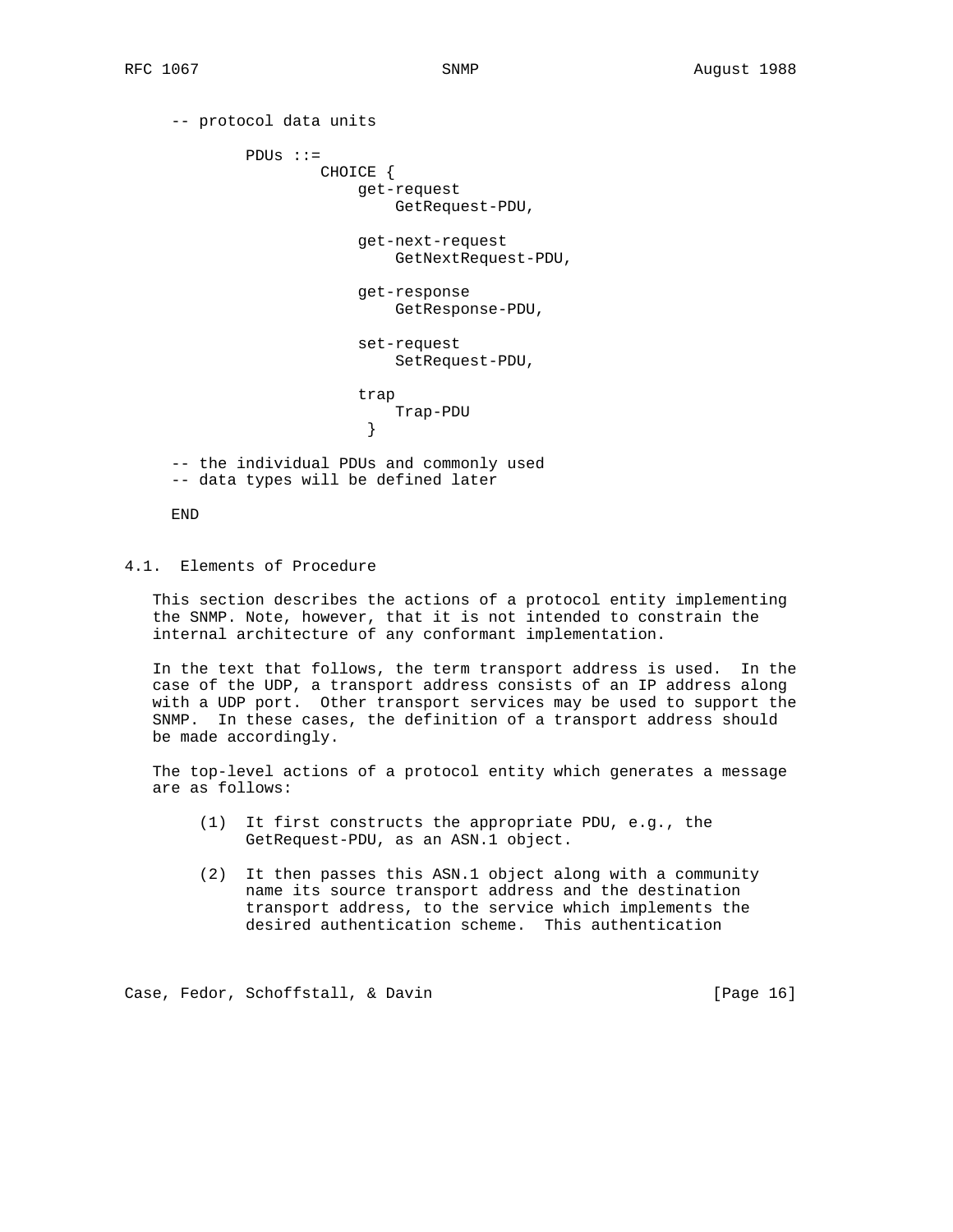service returns another ASN.1 object.

- (3) The protocol entity then constructs an ASN.1 Message object, using the community name and the resulting ASN.1 object.
- (4) This new ASN.1 object is then serialized, using the basic encoding rules of ASN.1, and then sent using a transport service to the peer protocol entity.

 Similarly, the top-level actions of a protocol entity which receives a message are as follows:

- (1) It performs a rudimentary parse of the incoming datagram to build an ASN.1 object corresponding to an ASN.1 Message object. If the parse fails, it discards the datagram and performs no further actions.
- (2) It then verifies the version number of the SNMP message. If there is a mismatch, it discards the datagram and performs no further actions.
- (3) The protocol entity then passes the community name and user data found in the ASN.1 Message object, along with the datagram's source and destination transport addresses to the service which implements the desired authentication scheme. This entity returns another ASN.1 object, or signals an authentication failure. In the latter case, the protocol entity notes this failure, (possibly) generates a trap, and discards the datagram and performs no further actions.
- (4) The protocol entity then performs a rudimentary parse on the ASN.1 object returned from the authentication service to build an ASN.1 object corresponding to an ASN.1 PDUs object. If the parse fails, it discards the datagram and performs no further actions. Otherwise, using the named SNMP community, the appropriate profile is selected, and the PDU is processed accordingly. If, as a result of this processing, a message is returned then the source transport address that the response message is sent from shall be identical to the destination transport address that the original request message was sent to.

Case, Fedor, Schoffstall, & Davin [Page 17]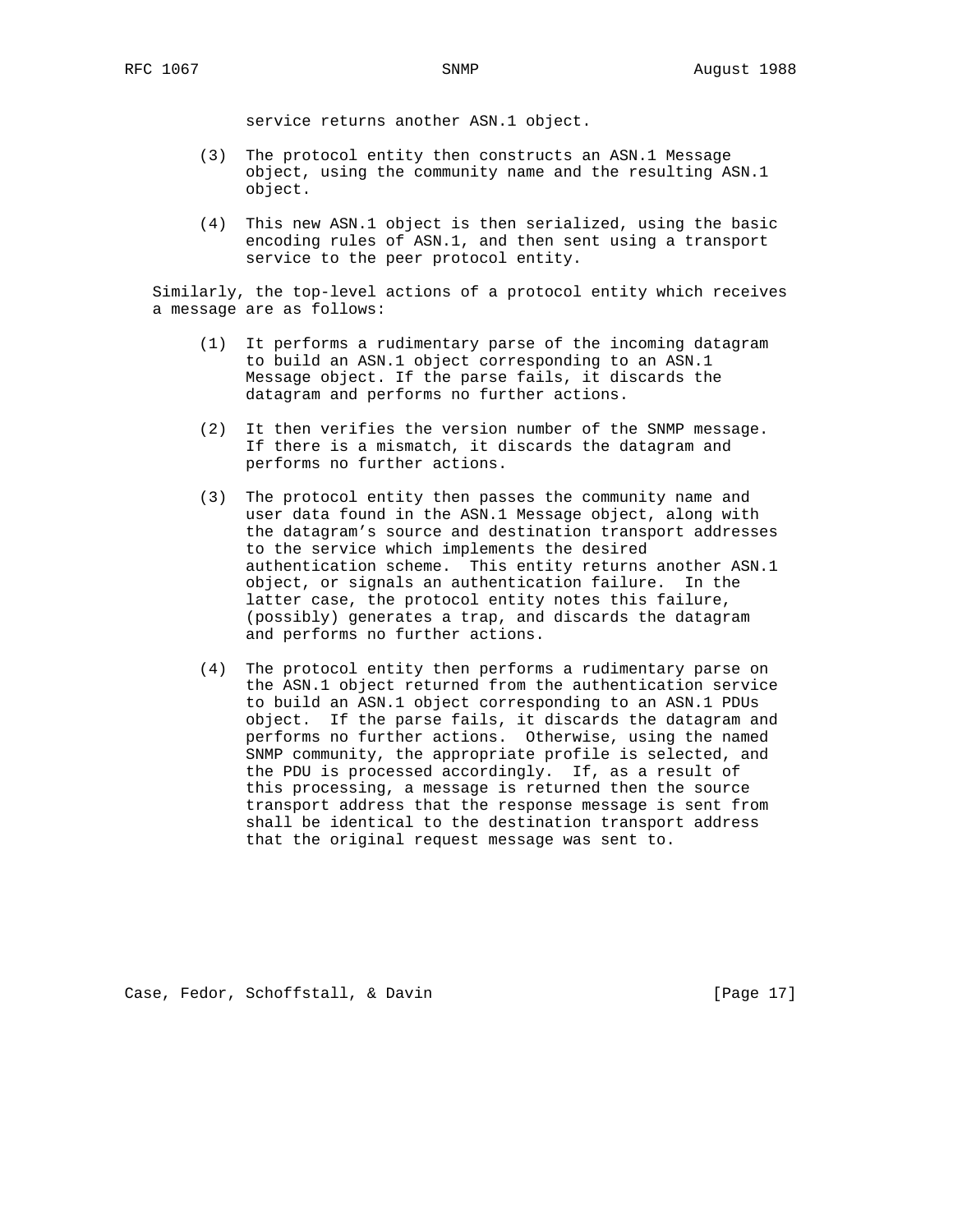# 4.1.1. Common Constructs

 Before introducing the six PDU types of the protocol, it is appropriate to consider some of the ASN.1 constructs used frequently:

 -- request/response information RequestID ::= INTEGER ErrorStatus ::= INTEGER { noError(0), tooBig(1), noSuchName(2), badValue(3), readOnly(4) genErr(5)<br>} } ErrorIndex ::= INTEGER -- variable bindings VarBind ::= SEQUENCE { name ObjectName, value ObjectSyntax<br>} } VarBindList ::= SEQUENCE OF VarBind

 RequestIDs are used to distinguish among outstanding requests. By use of the RequestID, an SNMP application entity can correlate incoming responses with outstanding requests. In cases where an unreliable datagram service is being used, the RequestID also provides a simple means of identifying messages duplicated by the network.

A non-zero instance of ErrorStatus is used to indicate that an

Case, Fedor, Schoffstall, & Davin [Page 18]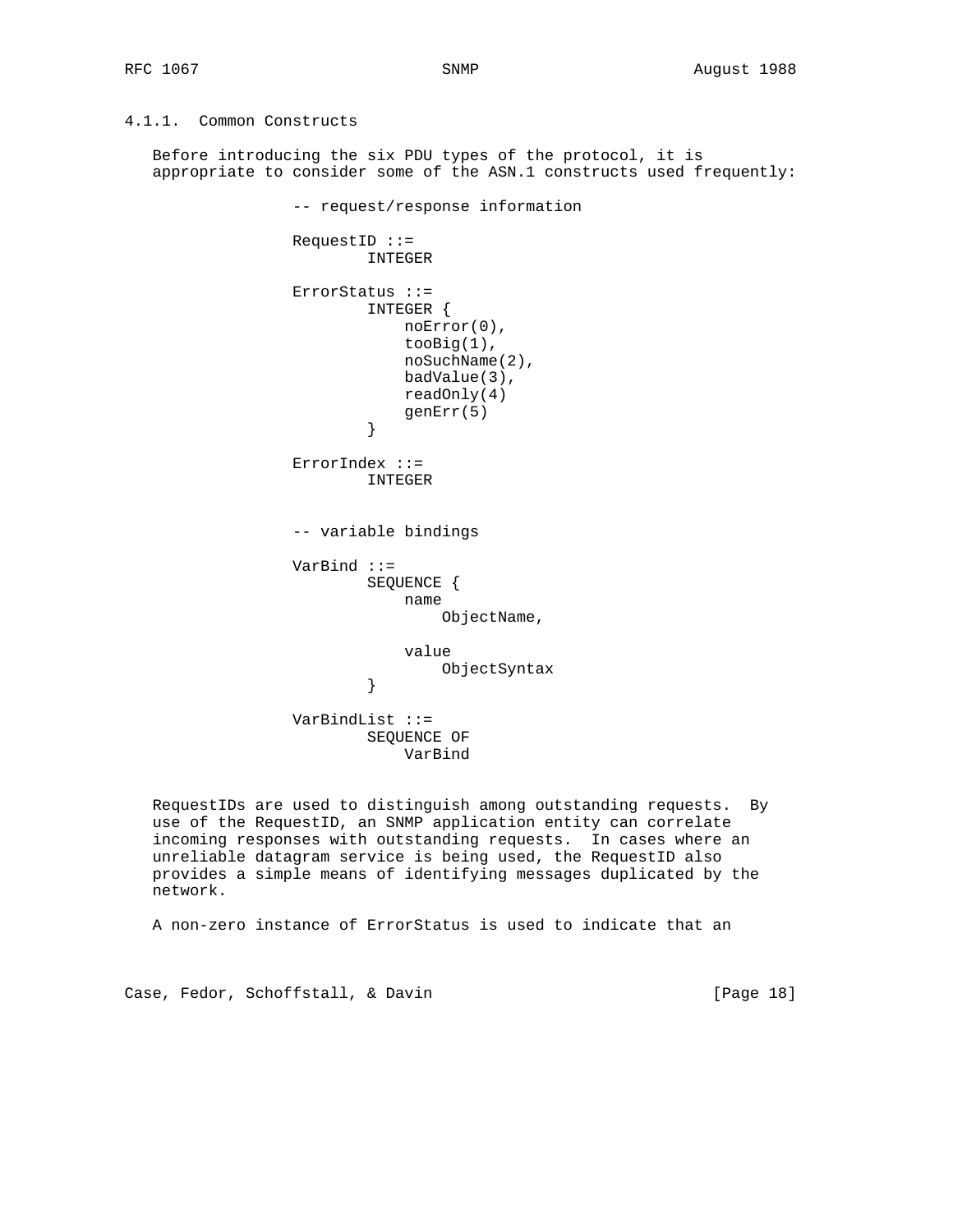exception occurred while processing a request. In these cases, ErrorIndex may provide additional information by indicating which variable in a list caused the exception.

 The term variable refers to an instance of a managed object. A variable binding, or VarBind, refers to the pairing of the name of a variable to the variable's value. A VarBindList is a simple list of variable names and corresponding values. Some PDUs are concerned only with the name of a variable and not its value (e.g., the GetRequest-PDU). In this case, the value portion of the binding is ignored by the protocol entity. However, the value portion must still have valid ASN.1 syntax and encoding. It is recommended that the ASN.1 value NULL be used for the value portion of such bindings.

4.1.2. The GetRequest-PDU

}

 The form of the GetRequest-PDU is: GetRequest-PDU ::= [0] IMPLICIT SEQUENCE { request-id RequestID, error-status -- always 0 ErrorStatus, error-index -- always 0 ErrorIndex,

 variable-bindings VarBindList<br>}

 The GetRequest-PDU is generated by a protocol entity only at the request of its SNMP application entity.

 Upon receipt of the GetRequest-PDU, the receiving protocol entity responds according to any applicable rule in the list below:

 (1) If, for any object named in the variable-bindings field, the object's name does not exactly match the name of some object available for get operations in the relevant MIB view, then the receiving entity sends to the originator of the received message the GetResponse-PDU of identical form, except that the value of the error-status field is noSuchName, and the value of the error-index field is the index of said object name component in the received

Case, Fedor, Schoffstall, & Davin [Page 19]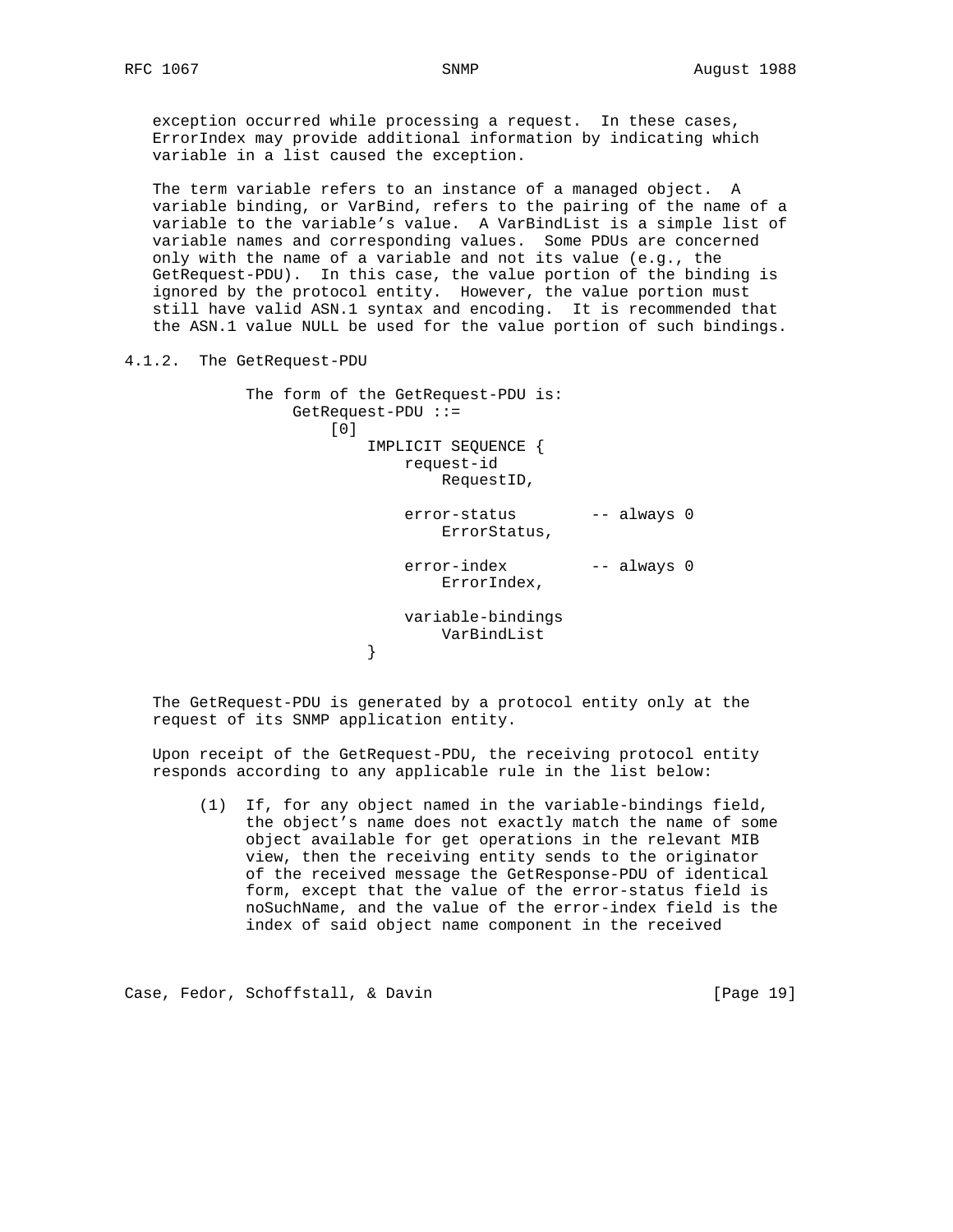message.

- (2) If, for any object named in the variable-bindings field, the object is an aggregate type (as defined in the SMI), then the receiving entity sends to the originator of the received message the GetResponse-PDU of identical form, except that the value of the error-status field is noSuchName, and the value of the error-index field is the index of said object name component in the received message.
- (3) If the size of the GetResponse-PDU generated as described below would exceed a local limitation, then the receiving entity sends to the originator of the received message the GetResponse-PDU of identical form, except that the value of the error-status field is tooBig, and the value of the error-index field is zero.
- (4) If, for any object named in the variable-bindings field, the value of the object cannot be retrieved for reasons not covered by any of the foregoing rules, then the receiving entity sends to the originator of the received message the GetResponse-PDU of identical form, except that the value of the error-status field is genErr and the value of the error-index field is the index of said object name component in the received message.

 If none of the foregoing rules apply, then the receiving protocol entity sends to the originator of the received message the GetResponse-PDU such that, for each object named in the variable bindings field of the received message, the corresponding component of the GetResponse-PDU represents the name and value of that variable. The value of the error- status field of the GetResponse- PDU is noError and the value of the error-index field is zero. The value of the request-id field of the GetResponse-PDU is that of the received message.

4.1.3. The GetNextRequest-PDU

 The form of the GetNextRequest-PDU is identical to that of the GetRequest-PDU except for the indication of the PDU type. In the ASN.1 language:

> GetNextRequest-PDU ::= [1] IMPLICIT SEQUENCE { request-id RequestID,

Case, Fedor, Schoffstall, & Davin [Page 20]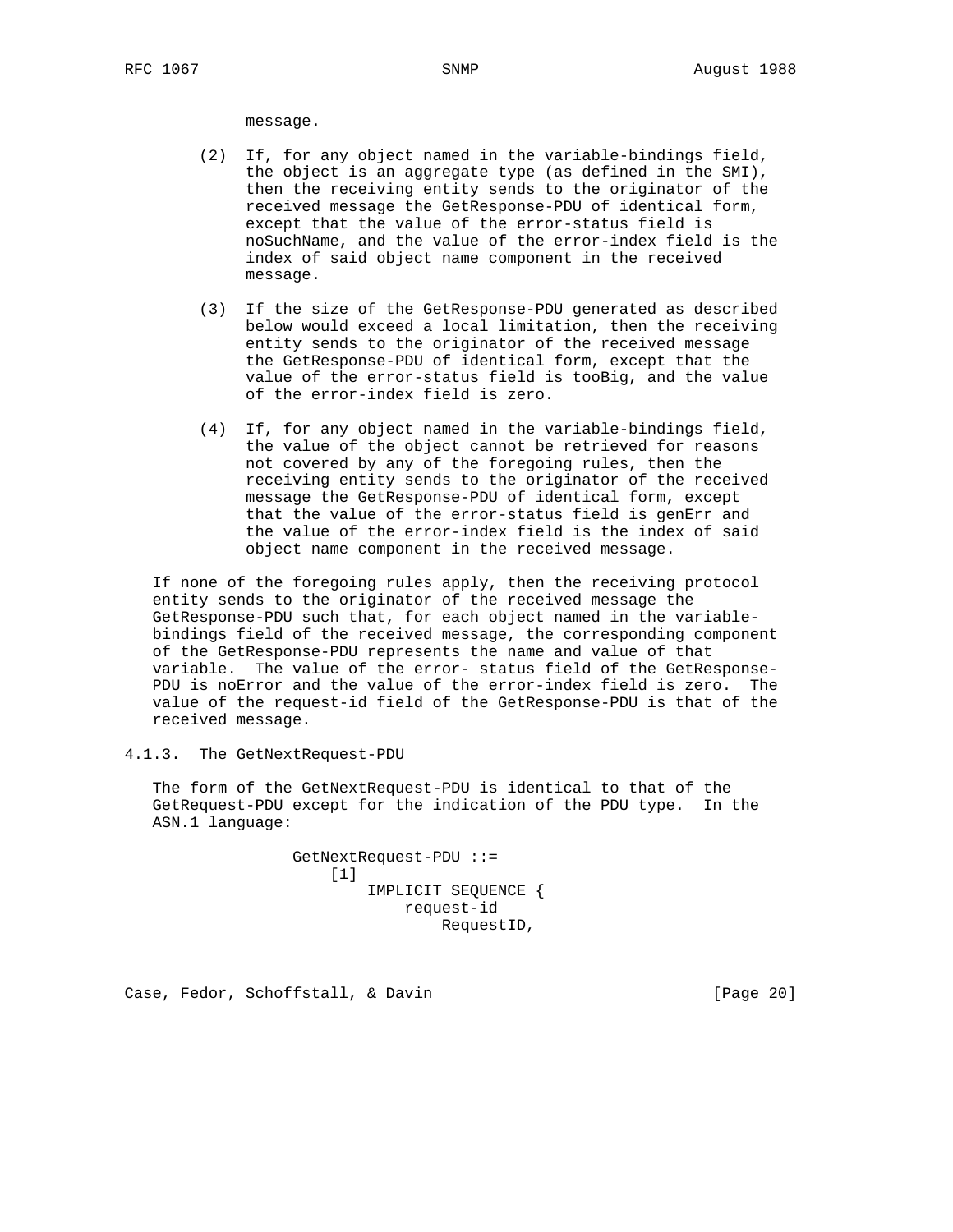}

error-status -- always 0 ErrorStatus,

# error-index -- always 0 ErrorIndex,

 variable-bindings VarBindList<br>}

 The GetNextRequest-PDU is generated by a protocol entity only at the request of its SNMP application entity.

 Upon receipt of the GetNextRequest-PDU, the receiving protocol entity responds according to any applicable rule in the list below:

- (1) If, for any object name in the variable-bindings field, that name does not lexicographically precede the name of some object available for get operations in the relevant MIB view, then the receiving entity sends to the originator of the received message the GetResponse-PDU of identical form, except that the value of the error-status field is noSuchName, and the value of the error-index field is the index of said object name component in the received message.
- (2) If the size of the GetResponse-PDU generated as described below would exceed a local limitation, then the receiving entity sends to the originator of the received message the GetResponse-PDU of identical form, except that the value of the error-status field is tooBig, and the value of the error-index field is zero.
- (3) If, for any object named in the variable-bindings field, the value of the lexicographical successor to the named object cannot be retrieved for reasons not covered by any of the foregoing rules, then the receiving entity sends to the originator of the received message the GetResponse-PDU of identical form, except that the value of the error-status field is genErr and the value of the error-index field is the index of said object name component in the received message.

 If none of the foregoing rules apply, then the receiving protocol entity sends to the originator of the received message the GetResponse-PDU such that, for each name in the variable-bindings field of the received message, the corresponding component of the

Case, Fedor, Schoffstall, & Davin [Page 21]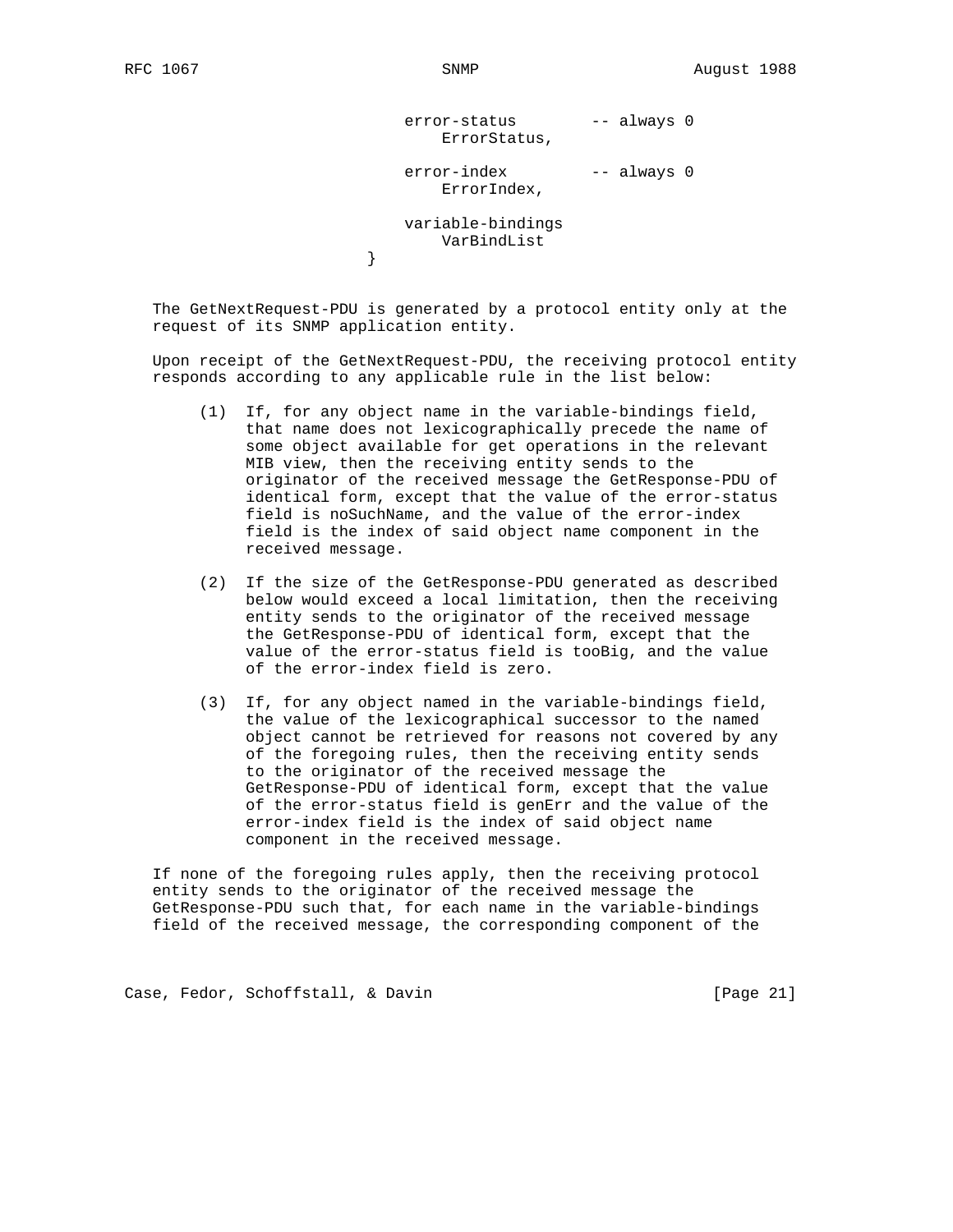GetResponse-PDU represents the name and value of that object whose name is, in the lexicographical ordering of the names of all objects available for get operations in the relevant MIB view, together with the value of the name field of the given component, the immediate successor to that value. The value of the error-status field of the GetResponse-PDU is noError and the value of the errorindex field is zero. The value of the request-id field of the GetResponse-PDU is that of the received message.

4.1.3.1. Example of Table Traversal

 One important use of the GetNextRequest-PDU is the traversal of conceptual tables of information within the MIB. The semantics of this type of SNMP message, together with the protocol-specific mechanisms for identifying individual instances of object types in the MIB, affords access to related objects in the MIB as if they enjoyed a tabular organization.

 By the SNMP exchange sketched below, an SNMP application entity might extract the destination address and next hop gateway for each entry in the routing table of a particular network element. Suppose that this routing table has three entries:

| NextHop   | Metric |
|-----------|--------|
| 89.1.1.42 | Б.     |
| 99.0.0.3  |        |
| 89.1.1.42 | Б.     |
|           |        |

 The management station sends to the SNMP agent a GetNextRequest-PDU containing the indicated OBJECT IDENTIFIER values as the requested variable names:

GetNextRequest ( ipRouteDest, ipRouteNextHop, ipRouteMetric1 )

The SNMP agent responds with a GetResponse-PDU:

 GetResponse (( ipRouteDest.9.1.2.3 = "9.1.2.3" ), ( ipRouteNextHop.9.1.2.3 = "99.0.0.3" ), ( ipRouteMetric1.9.1.2.3 = 3 ))

The management station continues with:

 GetNextRequest ( ipRouteDest.9.1.2.3, ipRouteNextHop.9.1.2.3,

Case, Fedor, Schoffstall, & Davin [Page 22]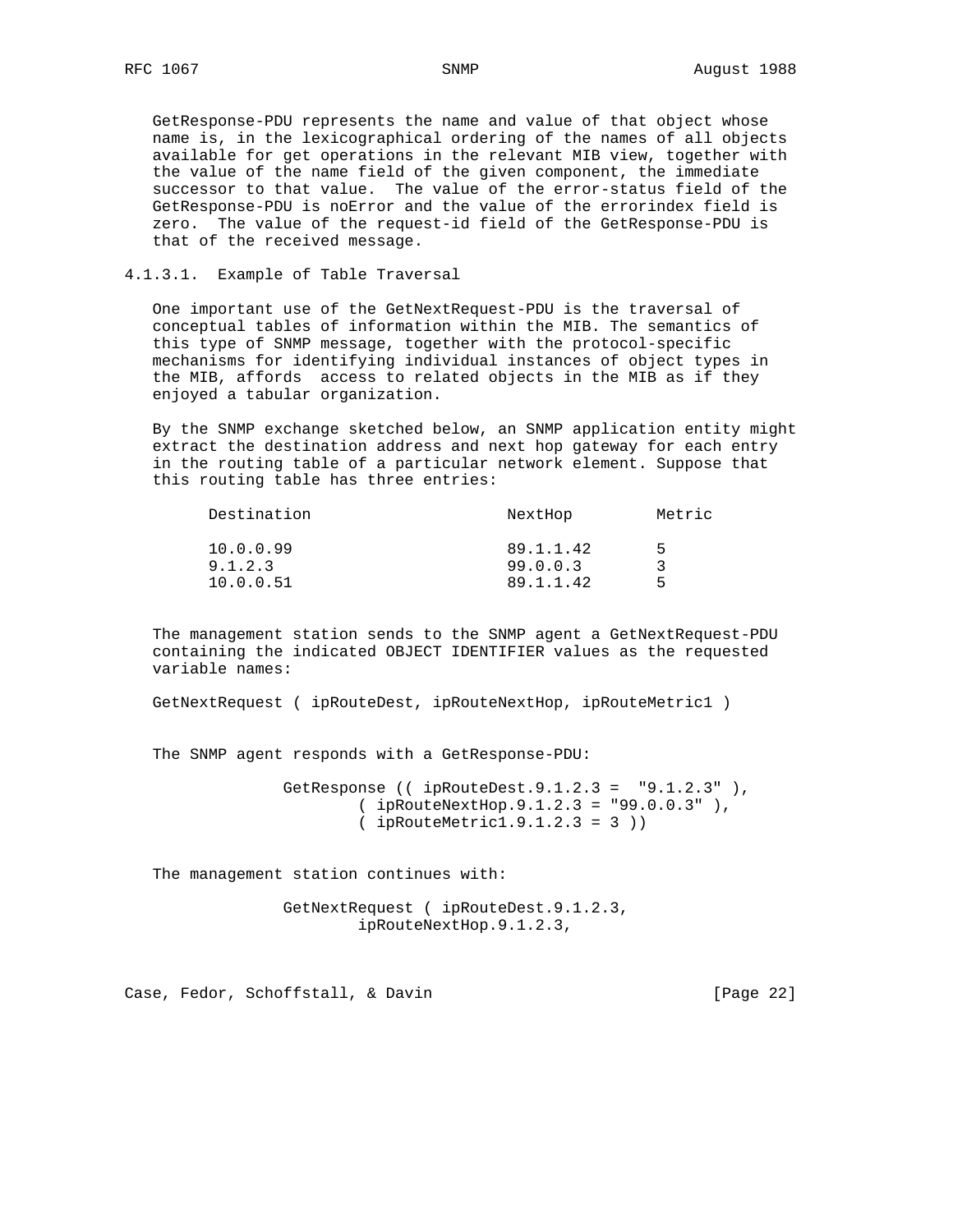ipRouteMetric1.9.1.2.3 )

The SNMP agent responds:

```
 GetResponse (( ipRouteDest.10.0.0.51 = "10.0.0.51" ),
         ( ipRouteNextHop.10.0.0.51 = "89.1.1.42" ),
         ( ipRouteMetric1.10.0.0.51 = 5 ))
```
The management station continues with:

 GetNextRequest ( ipRouteDest.10.0.0.51, ipRouteNextHop.10.0.0.51, ipRouteMetric1.10.0.0.51 )

The SNMP agent responds:

```
 GetResponse (( ipRouteDest.10.0.0.99 = "10.0.0.99" ),
         ( ipRouteNextHop.10.0.0.99 = "89.1.1.42" ),
         ( ipRouteMetric1.10.0.0.99 = 5 ))
```
The management station continues with:

 GetNextRequest ( ipRouteDest.10.0.0.99, ipRouteNextHop.10.0.0.99, ipRouteMetric1.10.0.0.99 )

 As there are no further entries in the table, the SNMP agent returns those objects that are next in the lexicographical ordering of the known object names. This response signals the end of the routing table to the management station.

4.1.4. The GetResponse-PDU

 The form of the GetResponse-PDU is identical to that of the GetRequest-PDU except for the indication of the PDU type. In the ASN.1 language:

> GetResponse-PDU ::= [2] IMPLICIT SEQUENCE { request-id RequestID,

Case, Fedor, Schoffstall, & Davin [Page 23]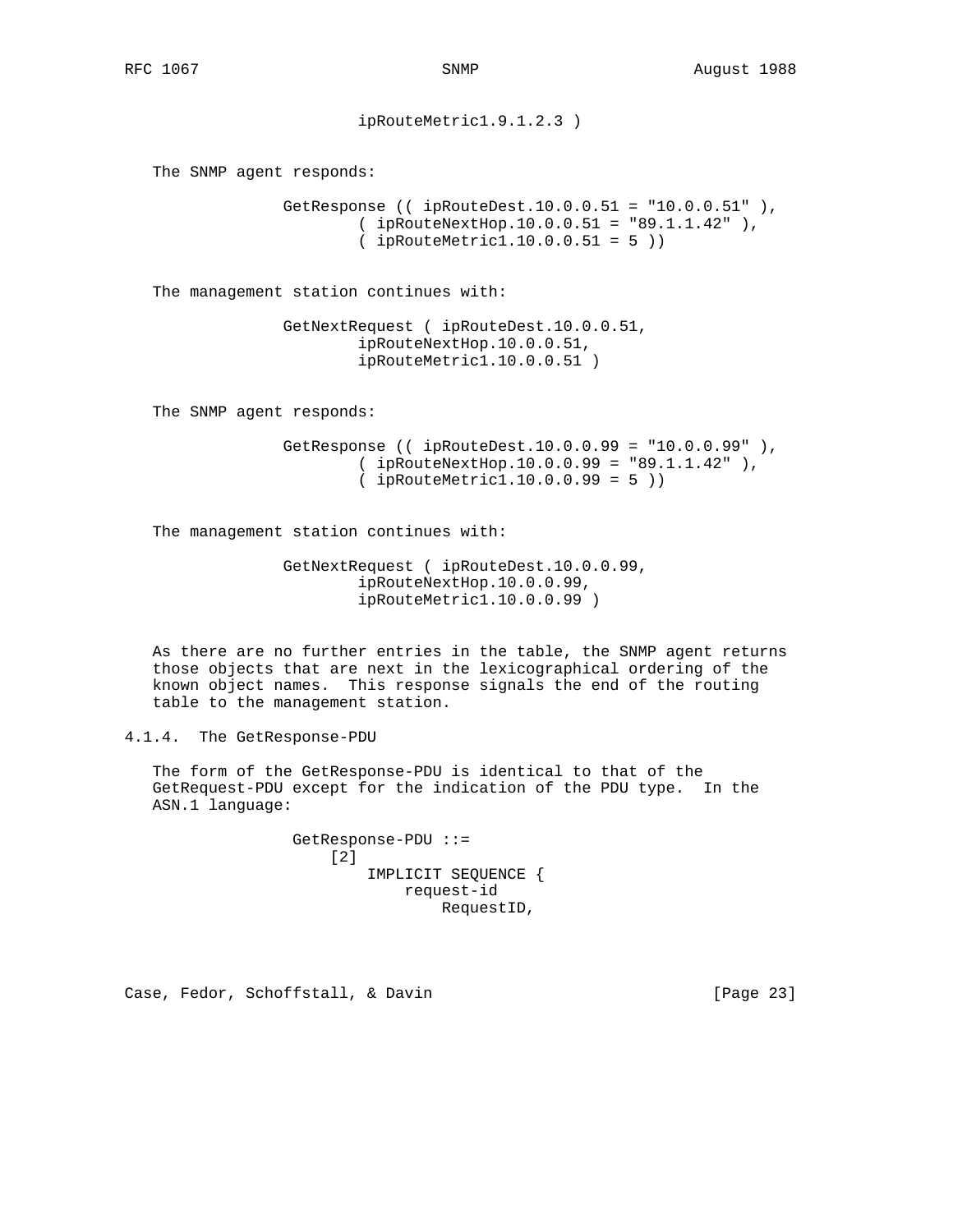error-status ErrorStatus,

 error-index ErrorIndex,

 variable-bindings VarBindList<br>}

 The GetResponse-PDU is generated by a protocol entity only upon receipt of the GetRequest-PDU, GetNextRequest-PDU, or SetRequest-PDU, as described elsewhere in this document.

 Upon receipt of the GetResponse-PDU, the receiving protocol entity presents its contents to its SNMP application entity.

4.1.5. The SetRequest-PDU

}

 The form of the SetRequest-PDU is identical to that of the GetRequest-PDU except for the indication of the PDU type. In the ASN.1 language:

> SetRequest-PDU ::= [3] IMPLICIT SEQUENCE { request-id RequestID,

- error-status -- always 0 ErrorStatus,
- error-index -- always 0 ErrorIndex,

 variable-bindings VarBindList<br>}

 The SetRequest-PDU is generated by a protocol entity only at the request of its SNMP application entity.

 Upon receipt of the SetRequest-PDU, the receiving entity responds according to any applicable rule in the list below:

(1) If, for any object named in the variable-bindings field,

Case, Fedor, Schoffstall, & Davin [Page 24]

}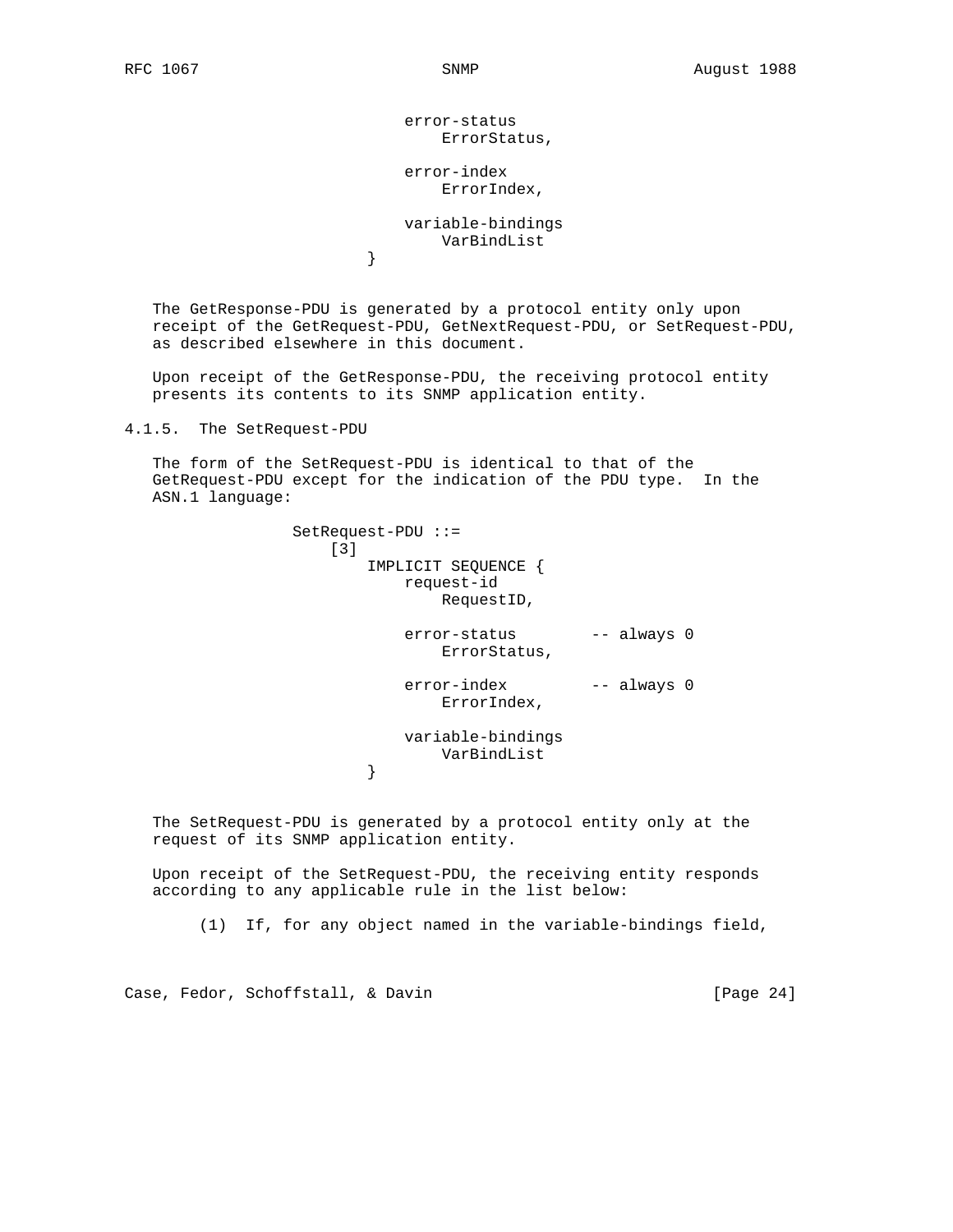the object is not available for set operations in the relevant MIB view, then the receiving entity sends to the originator of the received message the GetResponse-PDU of identical form, except that the value of the error-status field is noSuchName, and the value of the error-index field is the index of said object name component in the received message.

- (2) If, for any object named in the variable-bindings field, the contents of the value field does not, according to the ASN.1 language, manifest a type, length, and value that is consistent with that required for the variable, then the receiving entity sends to the originator of the received message the GetResponse-PDU of identical form, except that the value of the error-status field is badValue, and the value of the error-index field is the index of said object name in the received message.
- (3) If the size of the Get Response type message generated as described below would exceed a local limitation, then the receiving entity sends to the originator of the received message the GetResponse-PDU of identical form, except that the value of the error-status field is tooBig, and the value of the error-index field is zero.
- (4) If, for any object named in the variable-bindings field, the value of the named object cannot be altered for reasons not covered by any of the foregoing rules, then the receiving entity sends to the originator of the received message the GetResponse-PDU of identical form, except that the value of the error-status field is genErr and the value of the error-index field is the index of said object name component in the received message.

 If none of the foregoing rules apply, then for each object named in the variable-bindings field of the received message, the corresponding value is assigned to the variable. Each variable assignment specified by the SetRequest-PDU should be effected as if simultaneously set with respect to all other assignments specified in the same message.

 The receiving entity then sends to the originator of the received message the GetResponse-PDU of identical form except that the value of the error-status field of the generated message is noError and the value of the error-index field is zero.

Case, Fedor, Schoffstall, & Davin [Page 25]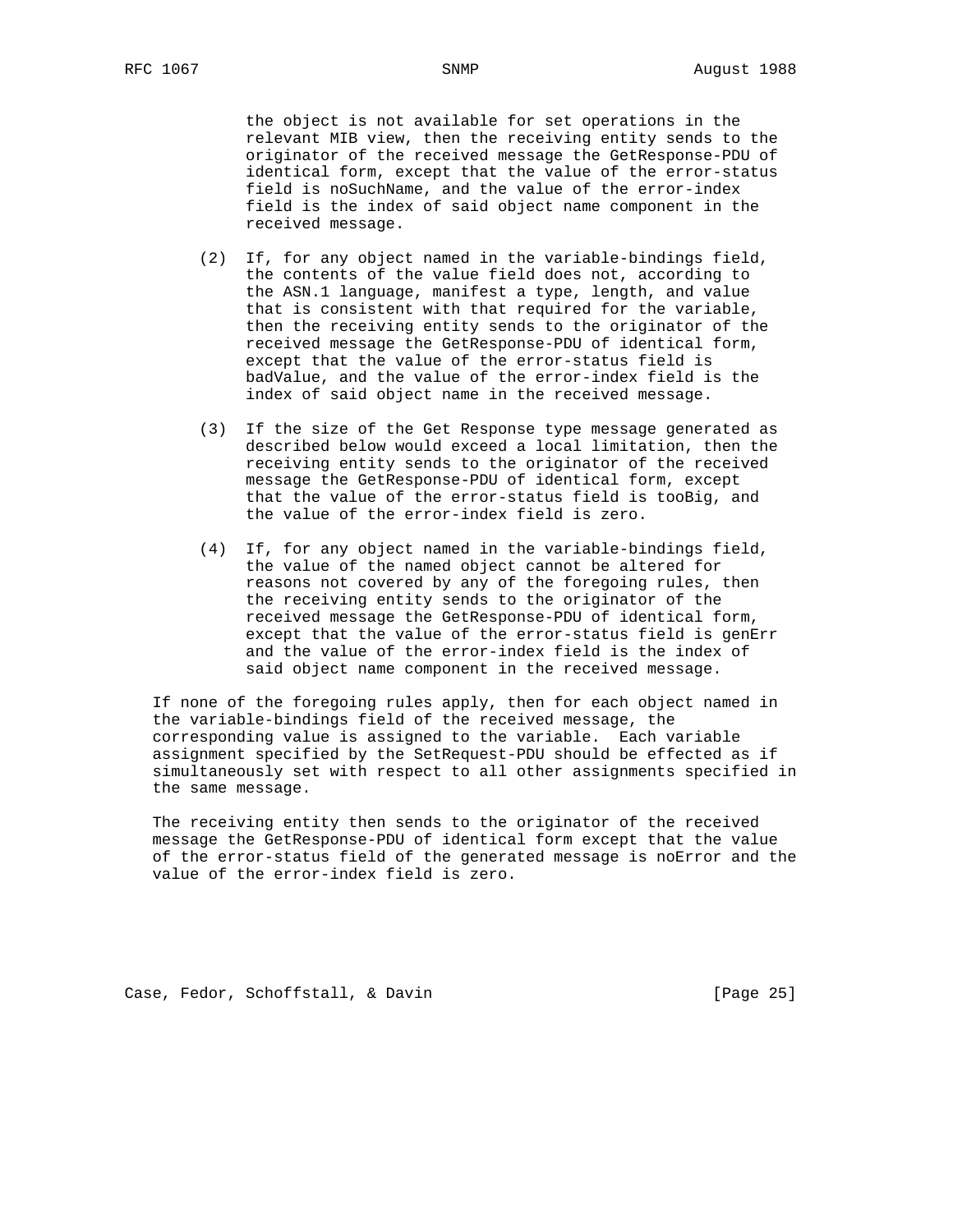```
4.1.6. The Trap-PDU
   The form of the Trap-PDU is:
     Trap-PDU ::=
         [4]
              IMPLICIT SEQUENCE {
                 enterprise -- type of object generating
                                     -- trap, see sysObjectID in [2]
                     OBJECT IDENTIFIER,
                agent-addr -- address of object generating
                     NetworkAddress, -- trap
                 generic-trap -- generic trap type
                     INTEGER {
                         coldStart(0),
                         warmStart(1),
                         linkDown(2),
                         linkUp(3),
                         authenticationFailure(4),
                         egpNeighborLoss(5),
                    enterpriseSpecific(6)<br>},
\},
                specific-trap -- specific code, present even<br>INTEGER, -- if generic-trap is not
                                  -- if generic-trap is not
                                   -- enterpriseSpecific
                 time-stamp -- time elapsed between the last
                   TimeTicks, -- (re)initialization of the network
                                   -- entity and the generation of the
                                      trap
                 variable-bindings -- "interesting" information
            VarBindList
 }
```
 The Trap-PDU is generated by a protocol entity only at the request of the SNMP application entity. The means by which an SNMP application entity selects the destination addresses of the SNMP application entities is implementation-specific.

 Upon receipt of the Trap-PDU, the receiving protocol entity presents its contents to its SNMP application entity.

Case, Fedor, Schoffstall, & Davin [Page 26]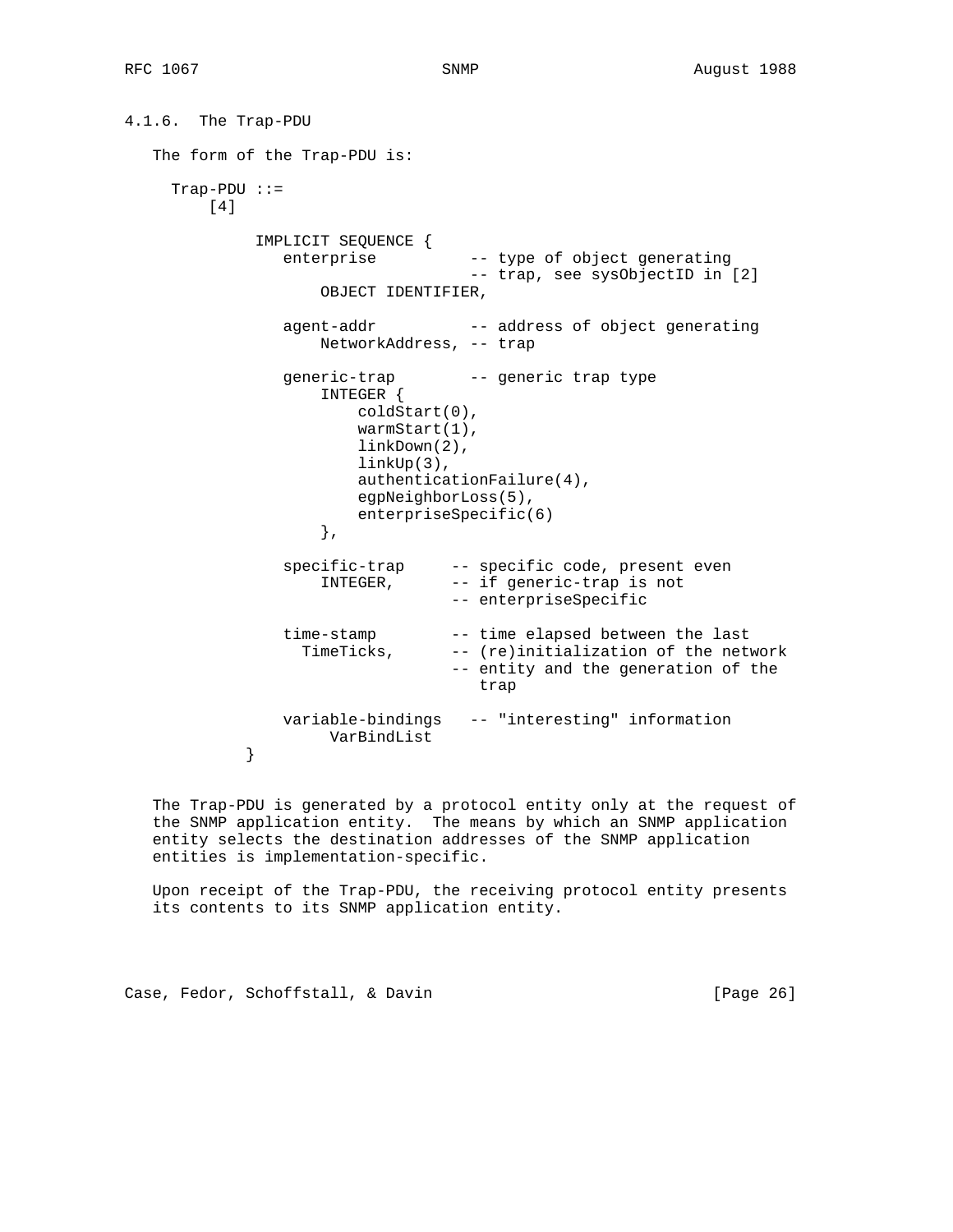The significance of the variable-bindings component of the Trap-PDU is implementation-specific.

Interpretations of the value of the generic-trap field are:

4.1.6.1. The coldStart Trap

 A coldStart(0) trap signifies that the sending protocol entity is reinitializing itself such that the agent's configuration or the protocol entity implementation may be altered.

4.1.6.2. The warmStart Trap

 A warmStart(1) trap signifies that the sending protocol entity is reinitializing itself such that neither the agent configuration nor the protocol entity implementation is altered.

4.1.6.3. The linkDown Trap

 A linkDown(2) trap signifies that the sending protocol entity recognizes a failure in one of the communication links represented in the agent's configuration.

 The Trap-PDU of type linkDown contains as the first element of its variable-bindings, the name and value of the ifIndex instance for the affected interface.

4.1.6.4. The linkUp Trap

 A linkUp(3) trap signifies that the sending protocol entity recognizes that one of the communication links represented in the agent's configuration has come up.

 The Trap-PDU of type linkUp contains as the first element of its variable-bindings, the name and value of the ifIndex instance for the affected interface.

4.1.6.5. The authenticationFailure Trap

 An authenticationFailure(4) trap signifies that the sending protocol entity is the addressee of a protocol message that is not properly authenticated. While implementations of the SNMP must be capable of generating this trap, they must also be capable of suppressing the emission of such traps via an implementation-specific mechanism.

# 4.1.6.6. The egpNeighborLoss Trap

An egpNeighborLoss(5) trap signifies that an EGP neighbor for whom

Case, Fedor, Schoffstall, & Davin [Page 27]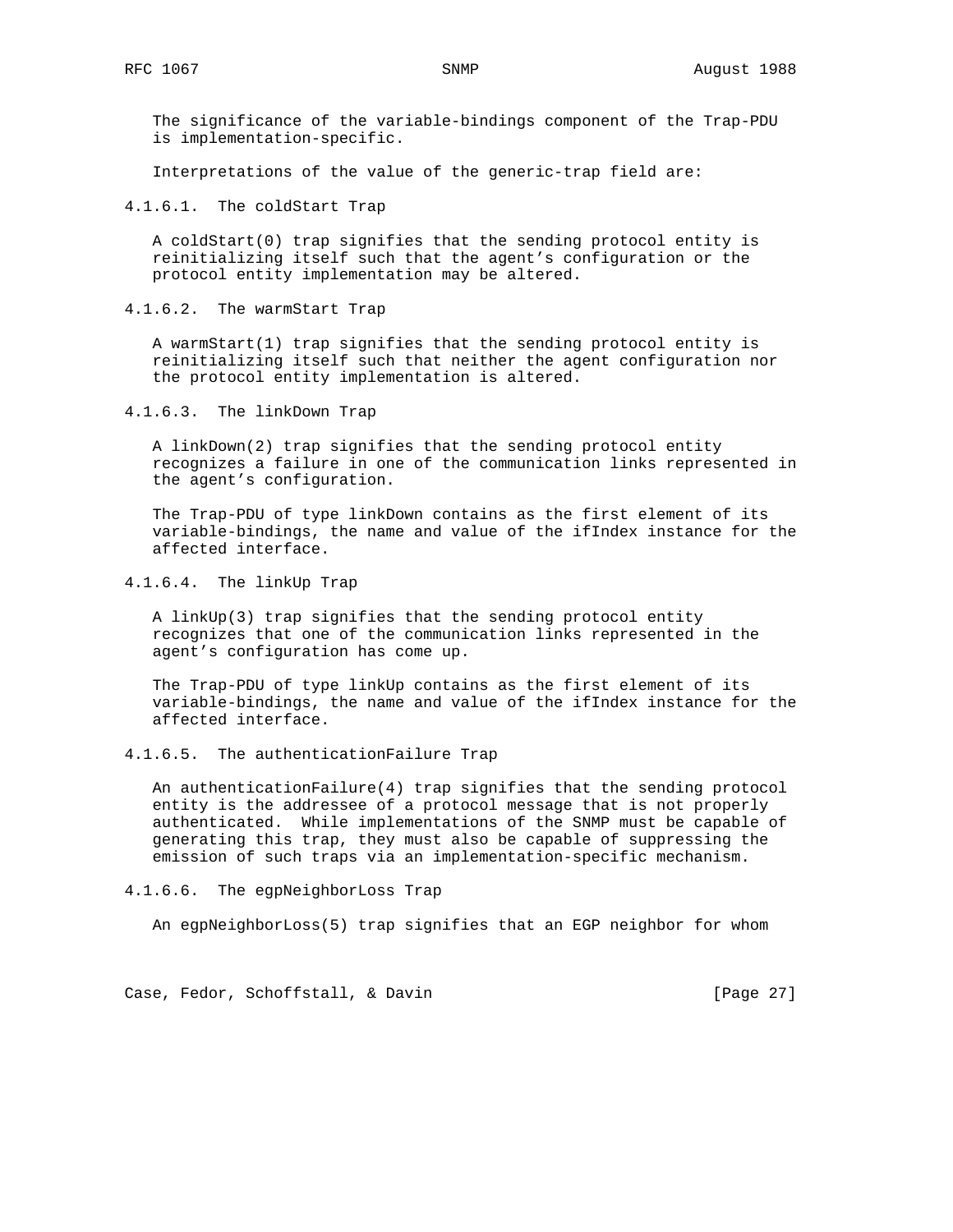the sending protocol entity was an EGP peer has been marked down and the peer relationship no longer obtains.

 The Trap-PDU of type egpNeighborLoss contains as the first element of its variable-bindings, the name and value of the egpNeighAddr instance for the affected neighbor.

4.1.6.7. The enterpriseSpecific Trap

 A enterpriseSpecific(6) trap signifies that the sending protocol entity recognizes that some enterprise-specific event has occurred. The specific-trap field identifies the particular trap which occurred.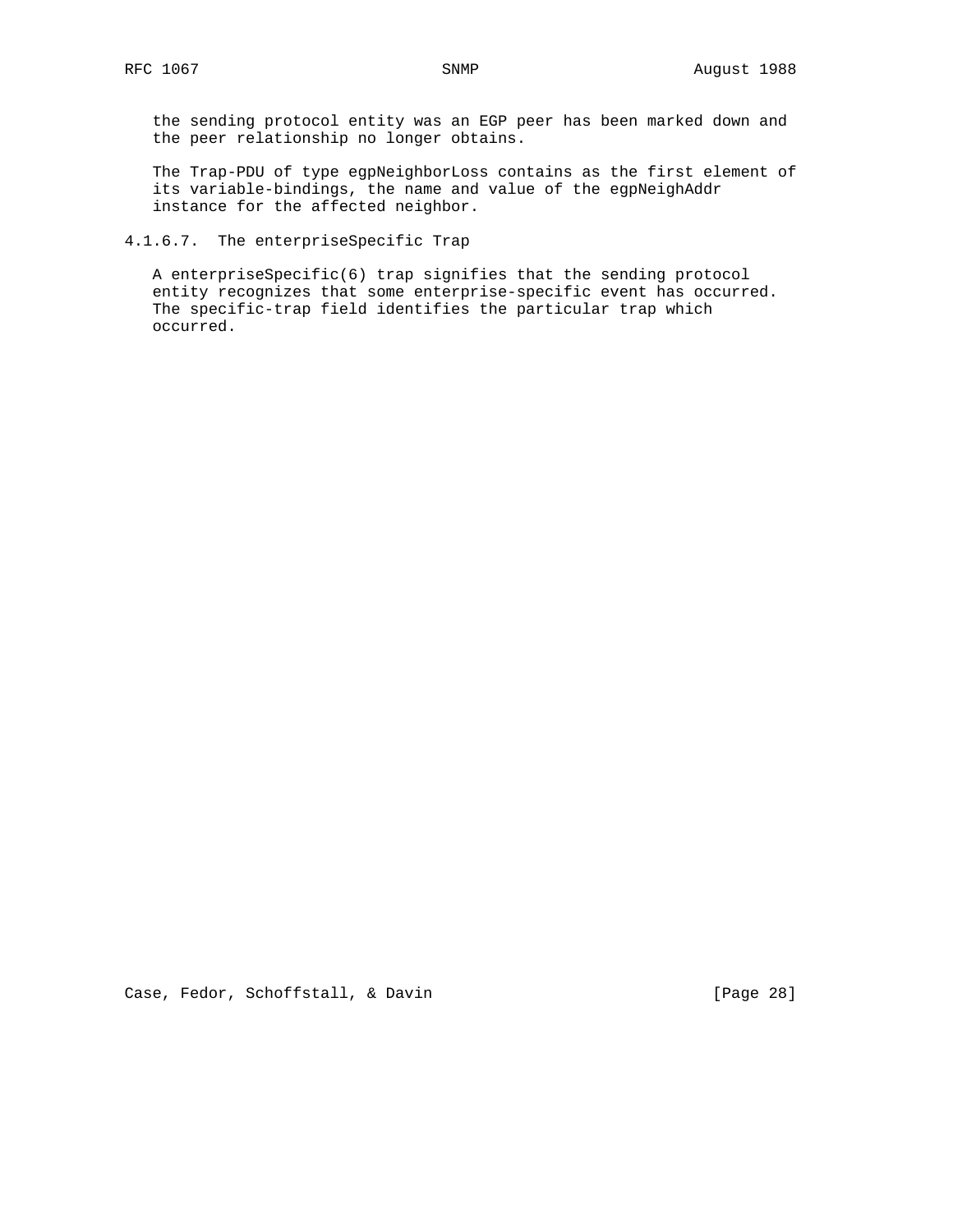# 5. Definitions

 RFC1067-SNMP DEFINITIONS ::= BEGIN IMPORTS ObjectName, ObjectSyntax, NetworkAddress, IpAddress, TimeTicks FROM RFC1065-SMI; -- top-level message Message ::= SEQUENCE { version -- version-1 for this RFC INTEGER { version-1(0)  $\}$ ,  $\{$  community -- community name OCTET STRING, data -- e.g., PDUs if trivial ANY -- authentication is being used } -- protocol data units PDUs ::= CHOICE { get-request GetRequest-PDU, get-next-request GetNextRequest-PDU, get-response GetResponse-PDU, set-request SetRequest-PDU, trap Trap-PDU }

Case, Fedor, Schoffstall, & Davin [Page 29]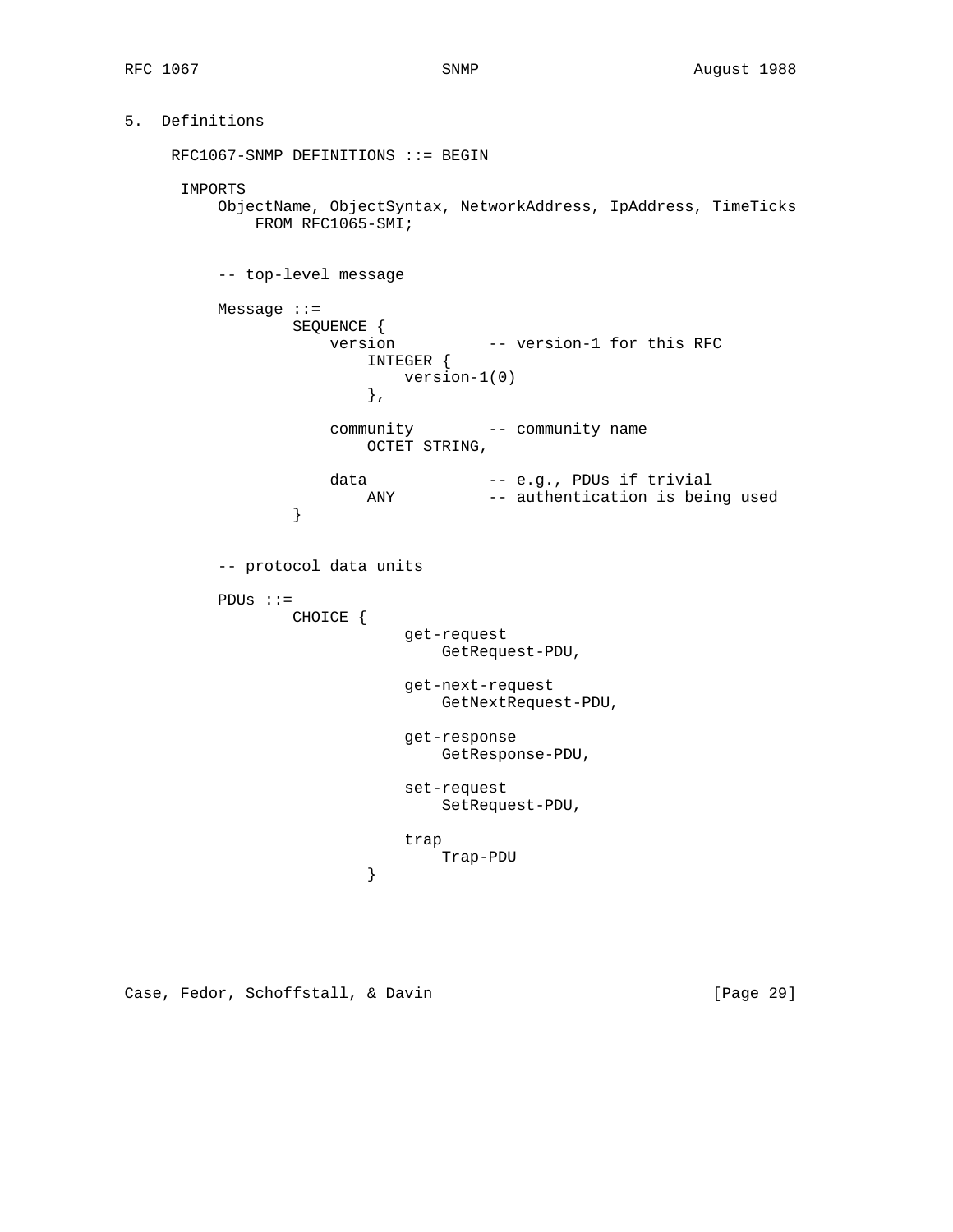-- PDUs GetRequest-PDU ::= [0] IMPLICIT PDU GetNextRequest-PDU ::= [1] IMPLICIT PDU GetResponse-PDU ::= [2] IMPLICIT PDU SetRequest-PDU ::= [3] IMPLICIT PDU PDU ::= SEQUENCE { request-id INTEGER, error-status -- sometimes ignored INTEGER { noError(0), tooBig(1), noSuchName(2), badValue(3), readOnly(4), genErr(5)  $\}$ ,  $\{$  error-index -- sometimes ignored INTEGER, variable-bindings -- values are sometimes ignored VarBindList<br>} } Trap-PDU ::= [4] IMPLICIT SEQUENCE { enterprise -- type of object generating -- trap, see sysObjectID in [2]

OBJECT IDENTIFIER,

Case, Fedor, Schoffstall, & Davin (Page 30)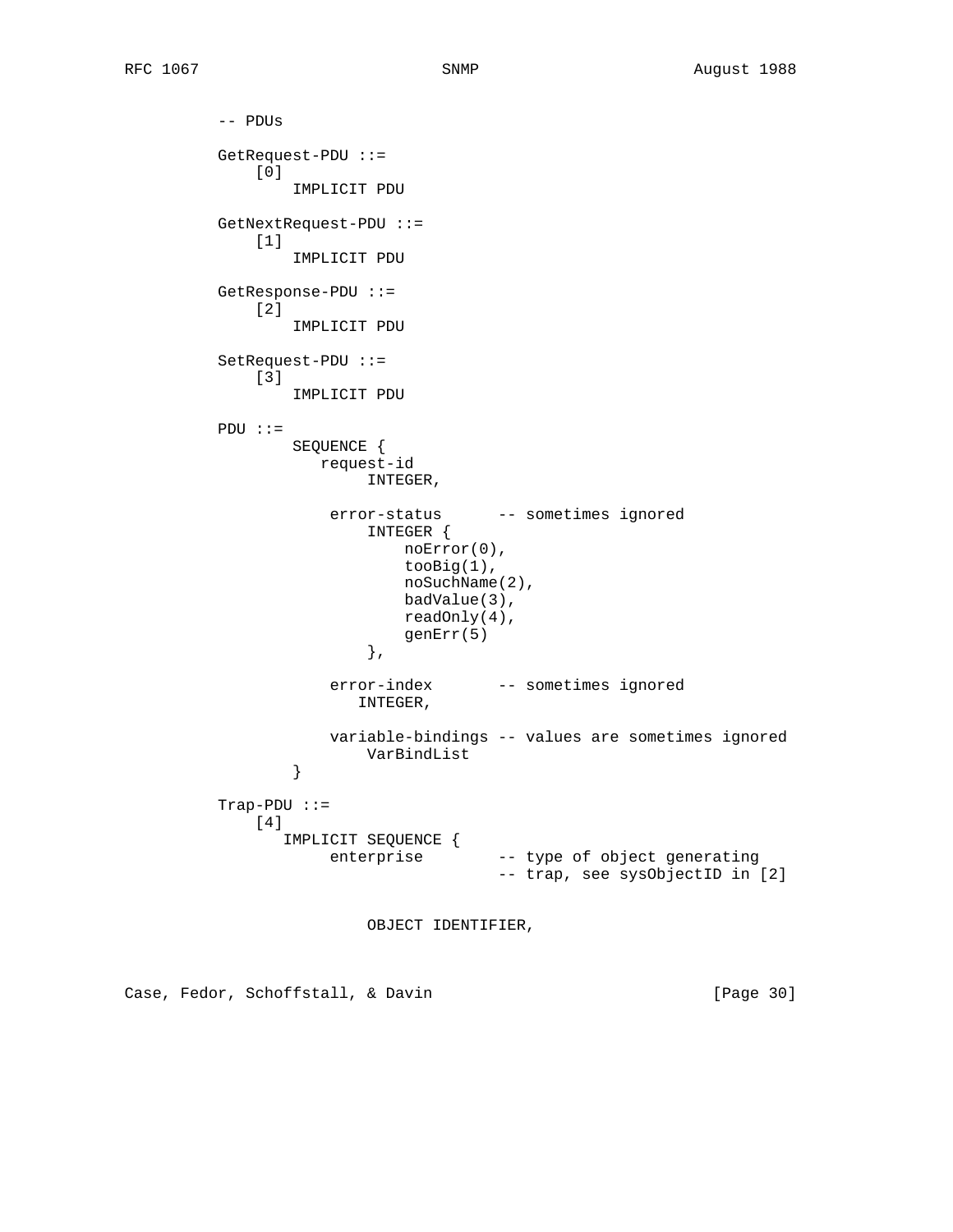```
agent-addr -- address of object generating
                              NetworkAddress, -- trap
                          generic-trap -- generic trap type
                               INTEGER {
                                   coldStart(0),
                                   warmStart(1),
                                   linkDown(2),
                                   linkUp(3),
                                   authenticationFailure(4),
                                   egpNeighborLoss(5),
                              enterpriseSpecific(6)<br>},
\}, \{ specific-trap -- specific code, present even
                               INTEGER, -- if generic-trap is not
                                           -- enterpriseSpecific
                          time-stamp -- time elapsed between the last
                               TimeTicks, -- (re)initialization of the
                                              network
                                           -- entity and the generation of the
trap and the contract of the contract of the contract of the contract of the contract of the contract of the contract of the contract of the contract of the contract of the contract of the contract of the contract of the c
                           variable-bindings -- "interesting" information
                    VarBindList<br>}
 }
            -- variable bindings
            VarBind ::=
                     SEQUENCE {
                          name
                              ObjectName,
                         value
                     ObjectSyntax
 }
           VarBindList ::=
                     SEQUENCE OF
                        VarBind
           END
```
Case, Fedor, Schoffstall, & Davin [Page 31]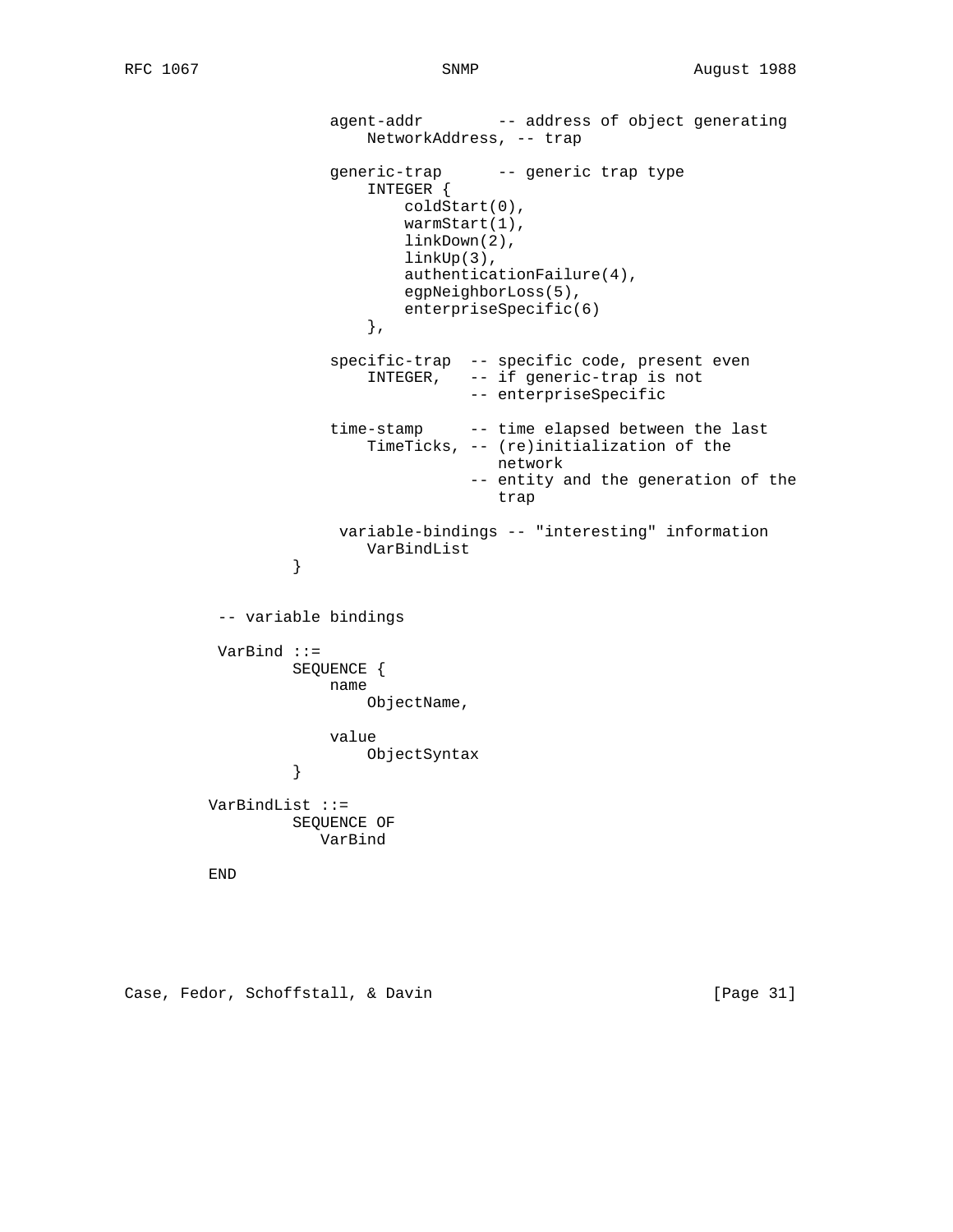# 6. Acknowledgements

 This memo was influenced by the IETF SNMP Extensions working group:

> Karl Auerbach, Epilogue Technology K. Ramesh Babu, Excelan Amatzia Ben-Artzi, 3Com/Bridge Lawrence Besaw, Hewlett-Packard Jeffrey D. Case, University of Tennessee at Knoxville Anthony Chung, Sytek James Davidson, The Wollongong Group James R. Davin, Proteon Mark S. Fedor, NYSERNet Phill Gross, The MITRE Corporation Satish Joshi, ACC Dan Lynch, Advanced Computing Environments Keith McCloghrie, The Wollongong Group Marshall T. Rose, The Wollongong Group (chair) Greg Satz, cisco Martin Lee Schoffstall, Rensselaer Polytechnic Institute Wengyik Yeong, NYSERNet